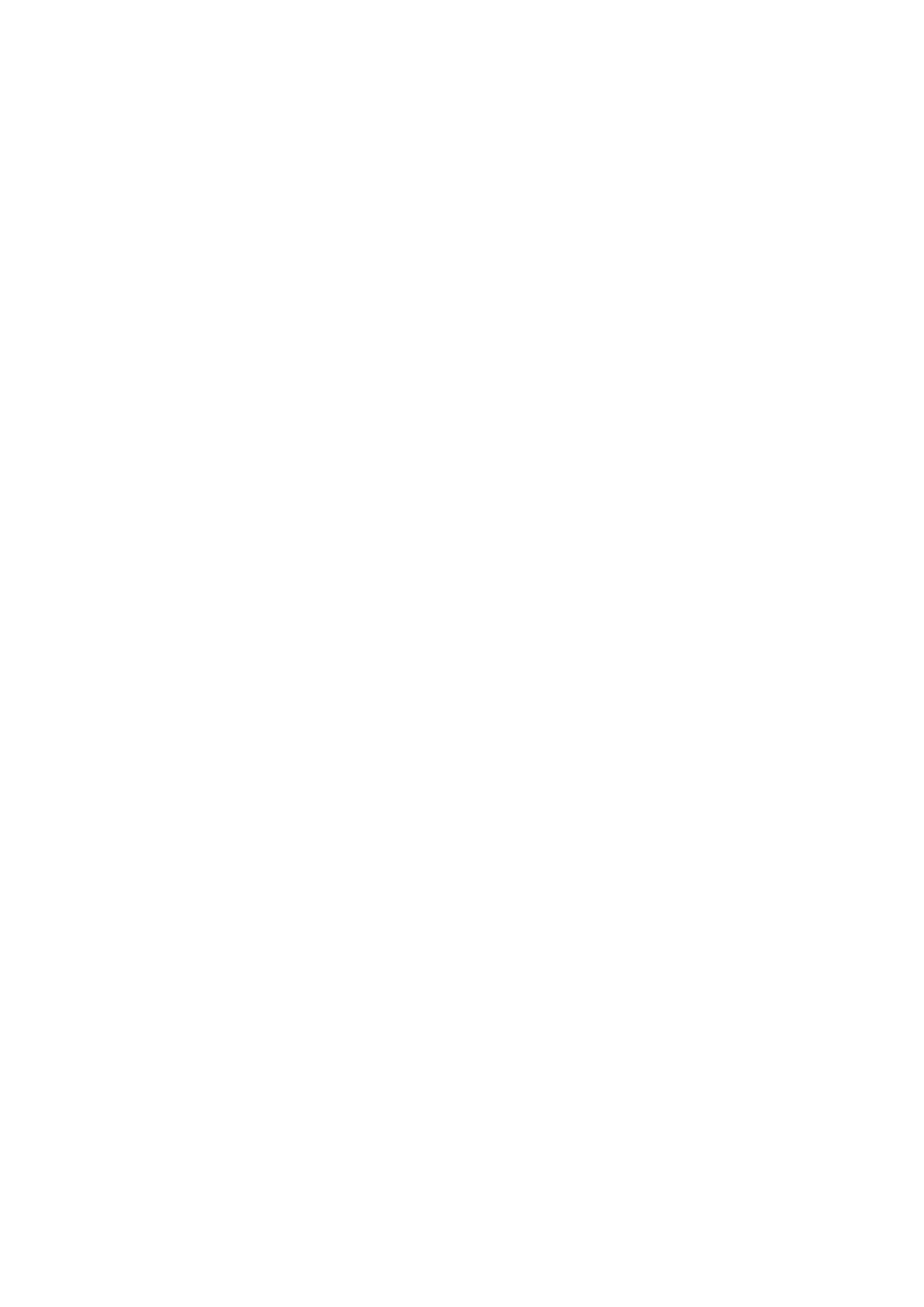

## **DIRECTORATE GENERAL FOR INTERNAL POLICIES POLICY DEPARTMENT C: CITIZENS' RIGHTS AND CONSTITUTIONAL AFFAIRS**

 **CIVIL LIBERTIES, JUSTICE AND HOME AFFAIRS** 

## **TRANSGENDER PERSONS' RIGHTS IN THE EU MEMBER STATES**

**NOTE** 

#### **Abstract**

The paper presents the specific situation of transgender people in the Member States of the European Union. It gives an overview of the existing EU legislation applying to transgender persons and lists the specific human rights issues that they face.

**PE 425.621 EN**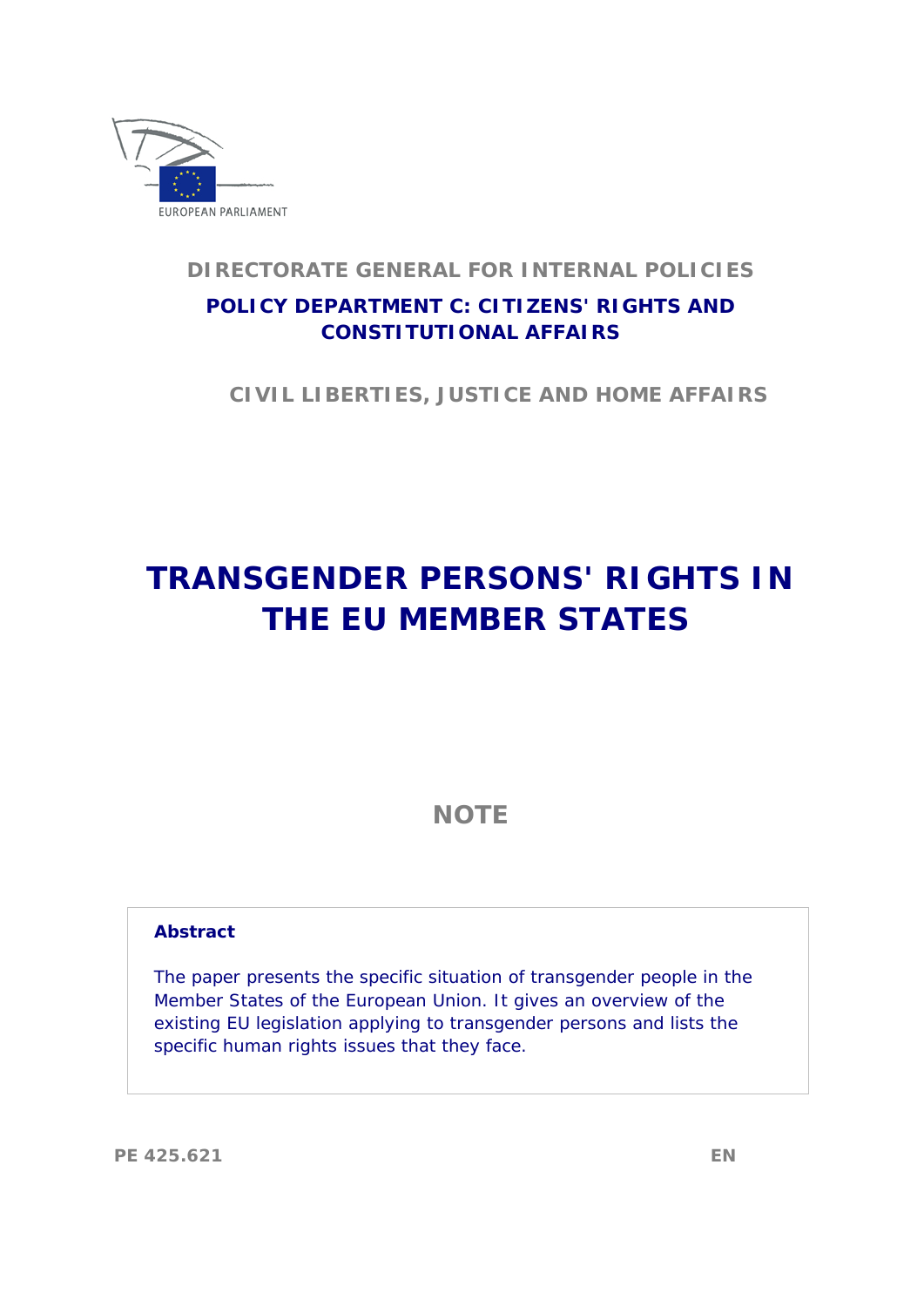This document was requested by the European Parliament's Committee on Civil Liberties, Justice and Home Affairs.

#### **AUTHOR**

Ms Cristina CASTAGNOLI

#### **RESPONSIBLE ADMINISTRATOR**

Ms Cristina CASTAGNOLI Policy Department C - Citizens' Rights and Constitutional Affairs European Parliament B-1047 Brussels E-mail: [poldep-citizens@europarl.europa.eu](mailto:poldep-citizens@europarl.europa.eu)

#### **LINGUISTIC VERSIONS**

Original: EN

#### **ABOUT THE EDITOR**

To contact the Policy Department or to subscribe to its newsletter please write to: [poldep-citizens@europarl.europa.eu](mailto:poldep-citizens@europarl.europa.eu) [cristina.castagnoli@europarl.europa.eu](mailto:cristina.castagnoli@europarl.europa.eu)

Manuscript completed in June 2010. © European Parliament, Brussels 2010.

This document is available on the Internet at:

#### <http://www.ipolnet.ep.parl.union.eu/ipolnet/cms>

#### **DISCLAIMER**

The opinions expressed in this document are the sole responsibility of the author and do not necessarily represent the official position of the European Parliament.

Reproduction and translation for non-commercial purposes are authorized, provided the source is acknowledged and the publisher is given prior notice and sent a copy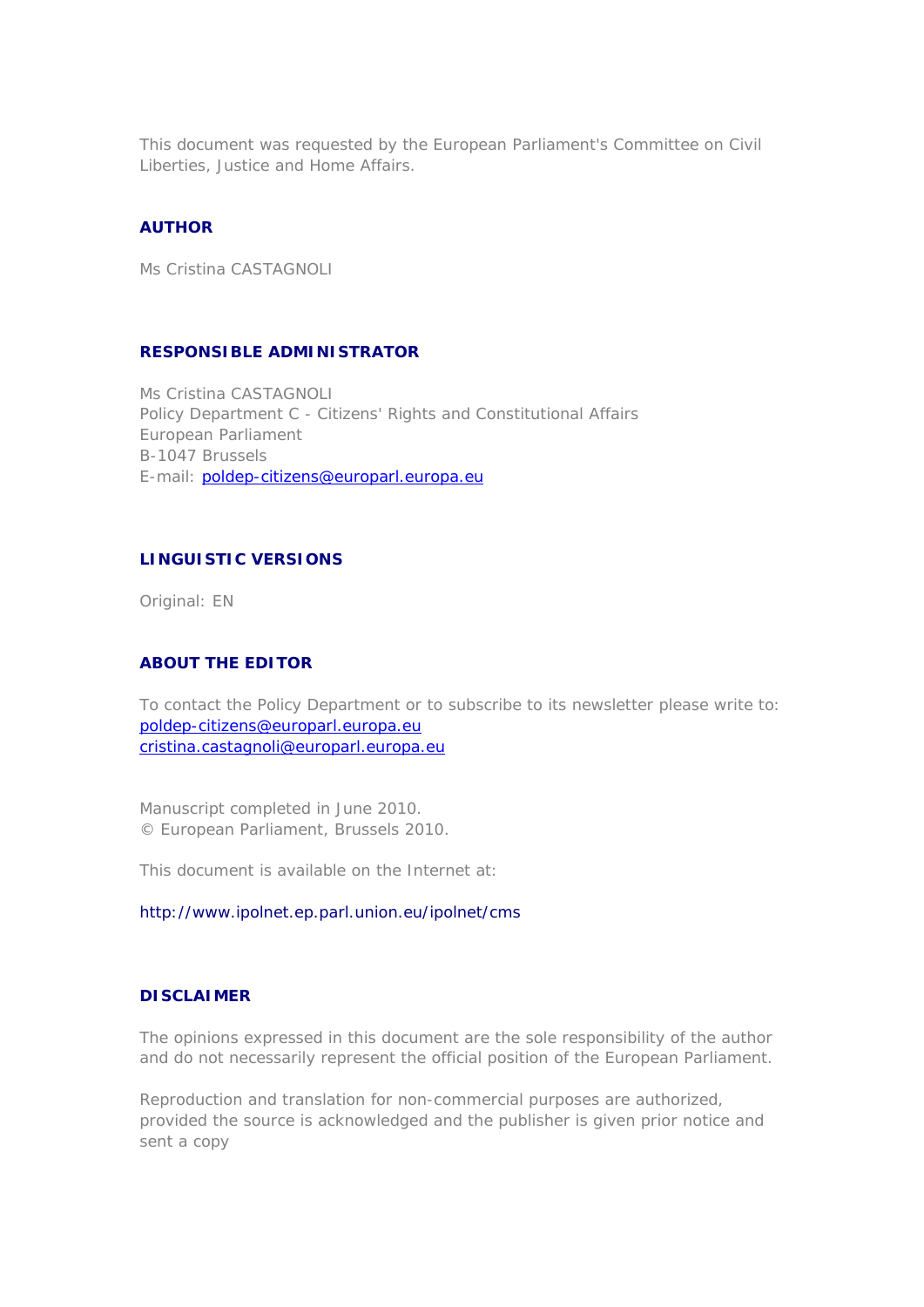|                | <b>Introductory remarks and methodology</b>                                            | 3              |  |  |  |
|----------------|----------------------------------------------------------------------------------------|----------------|--|--|--|
|                | 1. DEFINITIONS                                                                         | 3              |  |  |  |
|                | 1.1. Definitions matter                                                                | 4              |  |  |  |
| 2.             | EU ANTI-DISCRIMINATION LEGISLATION                                                     | 4              |  |  |  |
|                | 2.1. Equal treatment between men and women                                             | 4              |  |  |  |
|                | 2.2. General anti-discrimination directive                                             | 5              |  |  |  |
| 3 <sub>1</sub> | <b>GENDER REASSIGNEMENT</b>                                                            | 5              |  |  |  |
|                | 3.1. Gender reassignment in Member States                                              | 5              |  |  |  |
|                | Consequences of gender reassignment for family life<br>3.1.1.                          | 6              |  |  |  |
|                | 3.2. Change of Name and or forename in cases of gender reassignment                    | $\overline{7}$ |  |  |  |
|                | <b>4. HEALTH CARE</b>                                                                  | 8              |  |  |  |
|                | 4.1. Transsexuality as a "mental disorder"                                             | 8              |  |  |  |
|                | 4.2. Access to gender reassignemnt therapy as healthcare                               | 9              |  |  |  |
|                | 4.3. Access to social security and healthcare in general                               | 9              |  |  |  |
|                | 5. FREE MOVEMENT OF TRANSGENDER PERSONS IN THE EU                                      | 9              |  |  |  |
| 6.             | <b>TRANSGENDER ASYLUM SEEKERS</b>                                                      | 10             |  |  |  |
| 7.             | <b>TRANSGENDER'S RIGHTS IN THE EU NEIGHBOURING COUNTRIES</b>                           | 10             |  |  |  |
|                | 8. EP RESOLUTION OF 1989                                                               | 11             |  |  |  |
|                | <b>Annex 1: General Table</b>                                                          | 13             |  |  |  |
|                | Source: Data elaborated by the Policy Department C - DG IPOL - European<br>Parliament. | 14             |  |  |  |
|                | 15<br><b>ANNEX 2</b>                                                                   |                |  |  |  |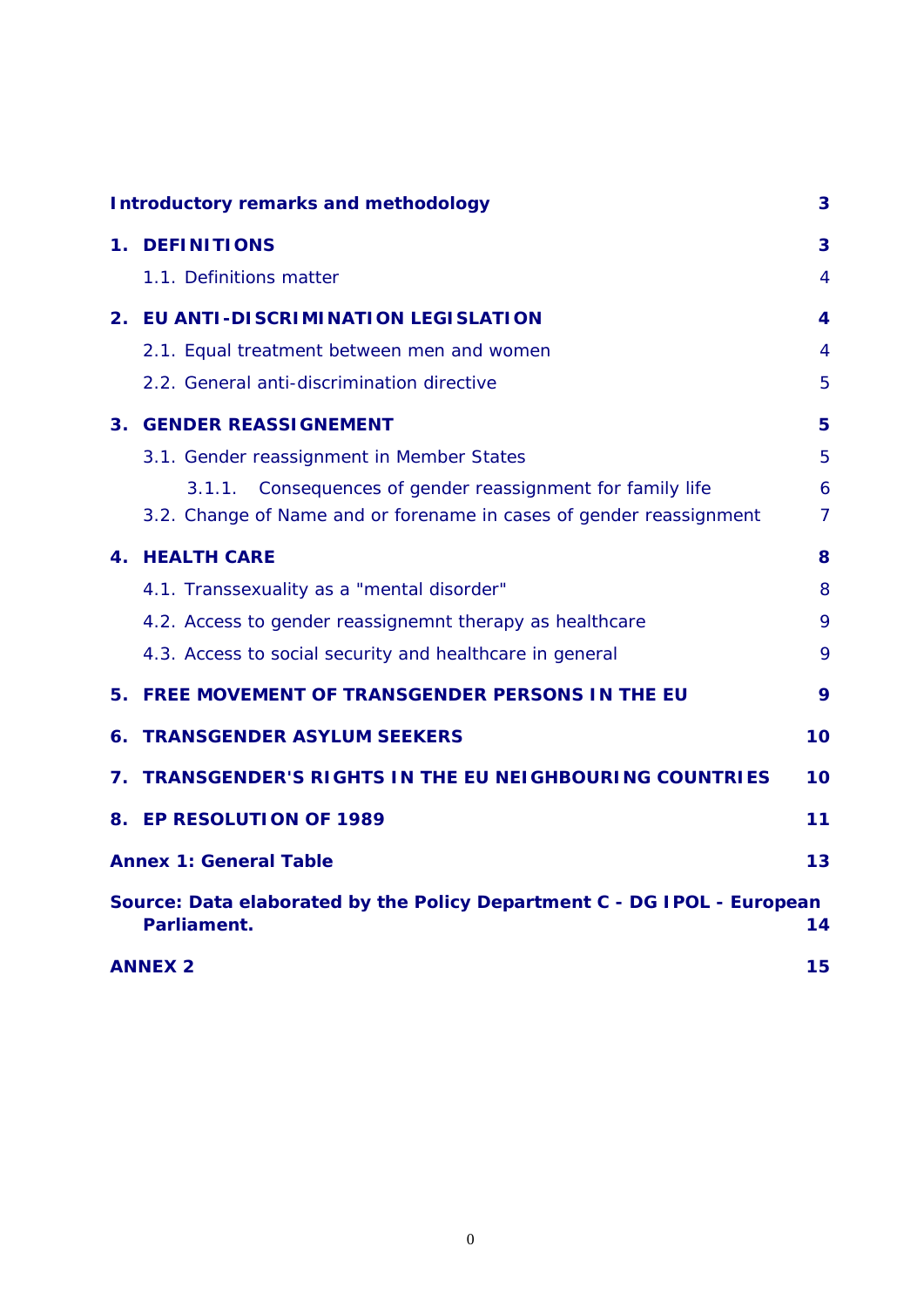## <span id="page-5-0"></span>**INTRODUCTORY REMARKS AND METHODOLOGY**

On 12 September 1989 the European Parliament voted for a resolution on discrimination against transsexuals. More than twenty years later, the Committee on Civil Liberties, Justice and Home Affairs expressed the desire for an overview of the rights of transgender individuals in the 27 Member States and of the EU legislation that is applicable to transgender people.

\_\_\_\_\_\_\_\_\_\_\_\_\_\_\_\_\_\_\_\_\_\_\_\_\_\_\_\_\_\_\_\_\_\_\_\_\_\_\_\_\_\_\_\_\_\_\_\_\_\_\_\_\_\_\_\_\_\_\_\_\_\_\_\_\_\_\_\_\_\_\_\_\_\_\_\_\_\_\_\_\_\_\_\_\_\_\_\_\_\_\_\_

Recent studies have been published by the Council of Europe<sup>[1](#page-5-2)</sup>, the European Union Agency for Fundamental Rights and by several other international organisations. The aim of this note is to give an answer to the Committee's request based on the available material. Annex 2 of the note is a compendium of the legislation in the Member States on transgender matters, taken from the Report "Homophobia and Discrimination on Grounds of Sexual Orientation and Gender Identity in the EU Member States: Part II - The Social Situation" drawn up by the European Union Agency for Fundamental Rights on 31 March 2009.

Collecting reliable data relating to the transgender population in Europe and to discrimination on grounds of gender identity is very difficult. The question of gender identity is a controversial emerging issue, which has been largely ignored in public discussion, as well as in the legislation of the Member States and at EU level, until very recently.

## <span id="page-5-1"></span>**1. DEFINITIONS**

**Sex:** the biological difference between women and men.

**Gender:** also includes the social aspect of the difference between sex in addition to the biological element.

**Sexual orientation**: is understood to refer to each person's capacity for profound emotional, affectional and sexual attraction to, and intimate and sexual relations with, individuals of a different gender or the same gender or more than one gender.<sup>[2](#page-5-3)</sup>

Gender identity: is understood to refer to each person's deeply felt internal and individual experience of gender, which may or may not correspond with the sex assigned at birth, including the personal sense of the body (which may involve, if freely chosen, modification of bodily appearance or function by medical, surgical or other means) and other expressions of gender, including dress, speech and mannerisms $3$ .

**Transsexual person**: is understood to refer to a person who has changed sex and /or has undergone hormonal therapy.

**Transgender persons**: this is a broader definition which includes pre-operative and post-operative transsexual persons, but also persons who do not choose to undergo or do not have access to

<span id="page-5-2"></span> $\overline{a}$ <sup>1</sup> Issue Paper on Human Rights and Gender Identity, Commissioner for Human Rights of the Council of Europe. For additional information on access to labour market and on transphobia and violence against transgender persons, see the issue paper. 2

<span id="page-5-3"></span>Yogyakarta Principles on the application of International Human Rights Law in relation to sexual orientation and gender identity.

<span id="page-5-4"></span><sup>&</sup>lt;sup>3</sup> Yogyakarta Principles on the application of International Human Rights Law in relation to sexual orientation and gender identity.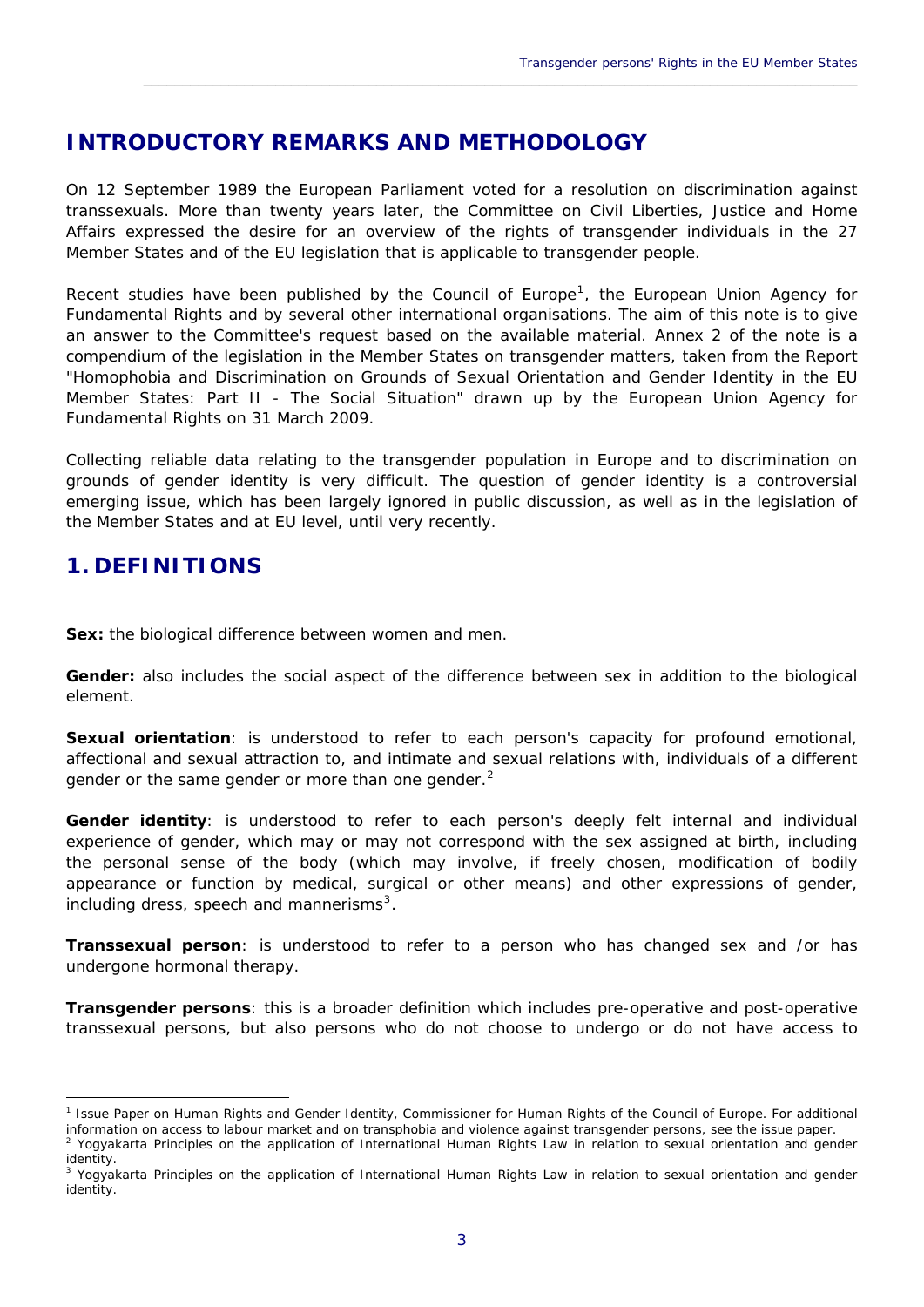operations and/or hormonal therapy. The definition also includes cross-dressers, transvestites and other people who can not fit the categories of 'male' or 'female'.<sup>[4](#page-6-3)</sup>

**Gender reassignment:** the term used to define the legal process whereby a person is formally recognised by the State in his/her "new" gender role.

#### <span id="page-6-0"></span>1.1. Definitions matter

Member States often use the definitions above differently. 14 Member States (**BE, DK, ES, FR, IT, LV, HU, NL, AT, PL, SK, FI, SE, UK**) treat discrimination on grounds of transgenderism as a form of sex discrimination. 2 Member States treat that discrimination as sexual orientation discrimination (**DE, CY**) and 11 Member States (**BG, CZ, EE, IE, EL, LT, LU, MT, PT, RO, SI**) do not have legislation or case law to set out the form of discrimination<sup>[5](#page-6-4)</sup>.

The Court of Justice of the European Union, on 27 April 200[6](#page-6-5)<sup>6</sup>, confirmed that discrimination on grounds of gender reassignment has to be considered as discrimination on grounds of sex.

The most advanced legislations on this issue are the Hungarian Act on Equal Treatment which includes sexual identity as one of the grounds of discrimination and the UK Gender Recognition Act 2004 which considers that a person who has a full Gender Recognition Certificate cannot be discriminated against other than on grounds that would apply to anyone else of his/her acquired gender (with the exception of religious organisations where there are genuine religious reasons to discriminate).

The distinction between sex discrimination and sexual orientation discrimination is very important, because in the first case the legislation on equal treatment between men and women applies.

## <span id="page-6-1"></span>**2. EU ANTI-DISCRIMINATION LEGISLATION**

#### <span id="page-6-2"></span>2.1. Equal treatment between men and women

In 2006, the European Union adopted the so called "Recast Directive" (2006/54/EC)<sup>[7](#page-6-6)</sup> aimed at consolidating the existing provisions on the implementation of the principle of equal treatment between women and men. Recital 3 of the Preamble to the Directive introduced an explicit reference in relation to discrimination based on "gender reassignment" for the first time in EU law.

The Recast Directive has taken into account the Court of Justice of the European Union's jurisprudence on gender identity. The Court affirmed that equal treatment legislation in matters of employment and occupation, on equal pay and social security benefits, is applicable to transgender people. In addition, theory Court pronounced that equal treatment for transgender people has to be applied on the basis of the acquired gender after a gender reassignment and not the sex given at birth $8$ .

 $\overline{a}$ 4 Issue Paper on Human Rights and Gender Identity, Commissioner for Human Rights of the Council of Europe.

<span id="page-6-4"></span><span id="page-6-3"></span><sup>&</sup>lt;sup>5</sup> These categories are based on existing legislation and case law.

<sup>6</sup> ECJ, Case C-423/04.

<span id="page-6-6"></span><span id="page-6-5"></span><sup>&</sup>lt;sup>7</sup> Directive 2006/54/EC of the European Parliament and the Council of 5 July 2006 on the implementation of the principle of equal opportunities and equal treatment of men and women in matters of employment and occupation, OJEU L204, 26 July 2006, pp. 23-36.

<span id="page-6-7"></span><sup>&</sup>lt;sup>8</sup> Case of P. v. S. and Cornwall County Council, Case C-13-94 (1994); Case K.B. v. National Health Service Pensions Agency, Case C-117/01 (2004); Case of Sarah Margaret Richards v. Secretary of State for Work and Pensions, Case C-423/04 (2006).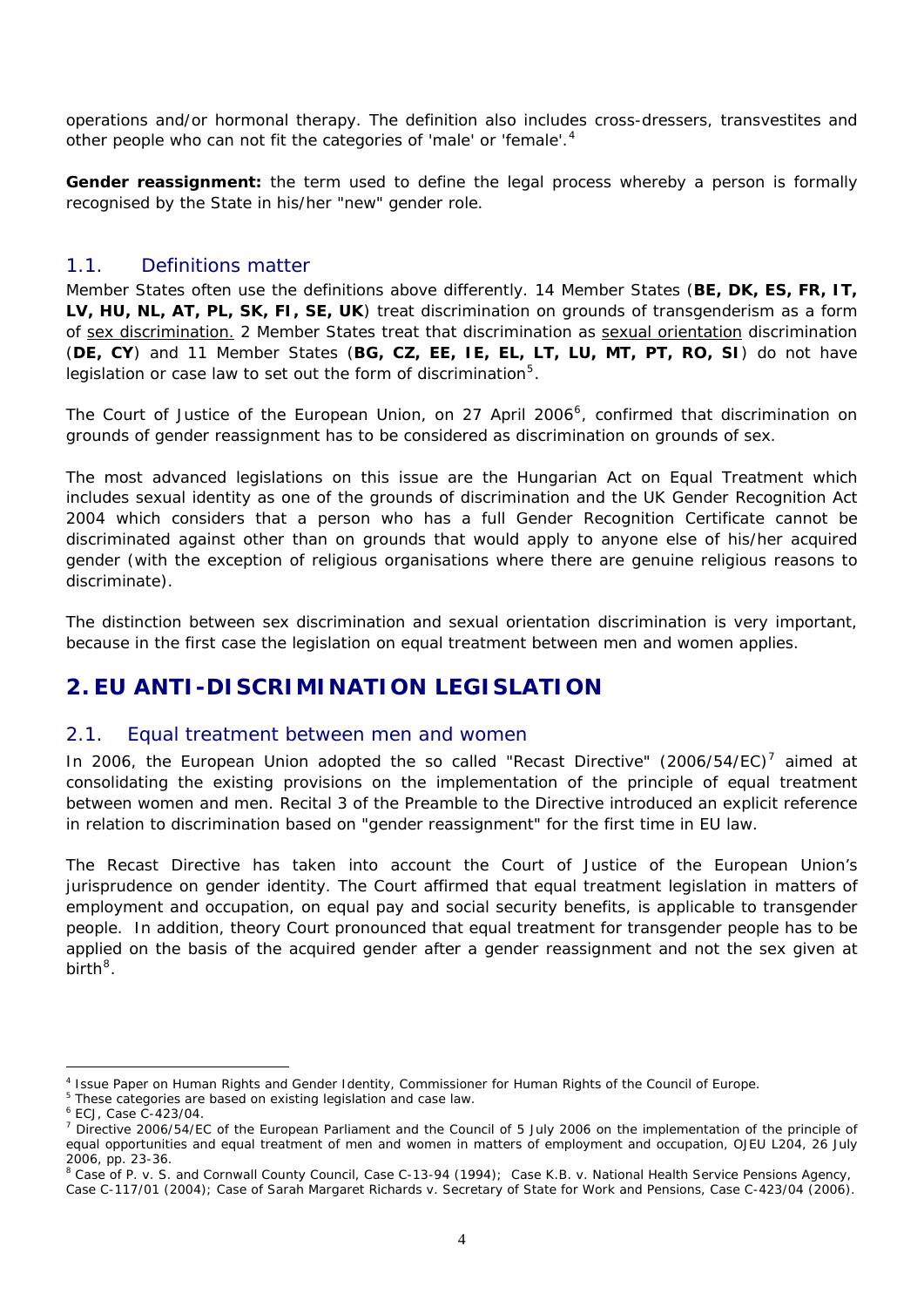By 15 February 2011, Member States will be expected to send all the necessary information about the transposition of the Recast directive to the European Commission. Subsequently, the Commission will present a report to the European Parliament and to the Council.

\_\_\_\_\_\_\_\_\_\_\_\_\_\_\_\_\_\_\_\_\_\_\_\_\_\_\_\_\_\_\_\_\_\_\_\_\_\_\_\_\_\_\_\_\_\_\_\_\_\_\_\_\_\_\_\_\_\_\_\_\_\_\_\_\_\_\_\_\_\_\_\_\_\_\_\_\_\_\_\_\_\_\_\_\_\_\_\_\_\_\_\_

According to the jurisprudence of the Court of Justice of the European Union, the only transgender persons covered by the European legislation so far are the ones who have undergone a gender reassignment<sup>[9](#page-7-3)</sup>. This covers only about 10 % of the transgender population. The European Union's Agency for Fundamental rights (FRA) study on "Homophobia and discrimination on grounds of sexual orientation in the EU Member States" concluded that there is no reason "not to extend the protection from discrimination beyond the persons who had gender reassignment, to cover cross dressers, and transvestites, people who live permanently in the gender 'opposite' to that of their birth certificate without any medical intervention and all those people who simply wish to present their gender differently".

This position has been adopted by the Finnish Ombudsman for Equality, the Dutch Equal Treatment Commission, and the Swedish Inquiry Commission set up by the Swedish Government.

#### <span id="page-7-0"></span>2.2. General anti-discrimination directive

The European Commission presented a Proposal for a Council Directive on implementing the principle of equal treatment between persons irrespective of religion or belief, disability, age or sexual orientation<sup>[10](#page-7-4)</sup> on 2 July 2008, which does not cover discrimination on the ground of gender reassignment.

## <span id="page-7-1"></span>**3. GENDER REASSIGNEMENT**

Having the possibility of changing one's sex and one's first name in identity documents is vital for the everyday life of a transgender person (driving licence, health care, job application, travelling).

The European Court of Human Rights (ECHR) has said in several cases that states should provide transgender persons with the possibility of undergoing surgery leading to full gender reassignment. The Court also ruled that states should recognise the change of sex in identity documents<sup>[11](#page-7-5)</sup>.

The UN Yogyakarta Principle number 3 states: '*'everyone has the right to recognition everywhere as a person before the law. Persons of diverse sexual orientations and gender identities shall enjoy legal capacity in all aspects of life. Each person's self-defined sexual orientation and gender identity is integral to their personality and is one of the most basic aspects of self-determination, dignity and freedom. No one shall be forced to undergo medical procedures, including sex reassignment surgery, sterilisation or hormonal therapy, as a requirement for legal recognition of their gender identity...No one shall be subjected to pressure to conceal, suppress or deny their sexual orientation or gender identity*".[18](https://wcd.coe.int/ViewDoc.jsp?id=1476365#P88_18709)

#### <span id="page-7-2"></span>3.1. Gender reassignment in Member States

Legal recognition of the preferred gender is not dealt with in the same way in all 27 Member States.

<span id="page-7-3"></span> $\overline{a}$ <sup>9</sup> "Sex discrimination is restricted to transgender persons intending to undergo, undergoing or having undergone gender reassignement". See footnote 4. 10 COM/2008/0426 final

<span id="page-7-5"></span><span id="page-7-4"></span><sup>11</sup> ECHR, van Kück v. Germany, judgment of 12 June 2003 and ECHR, B. v. France, judgment of 25 March 1992 and Christine Goodwin v. U.K., judgment of 11 July 2002.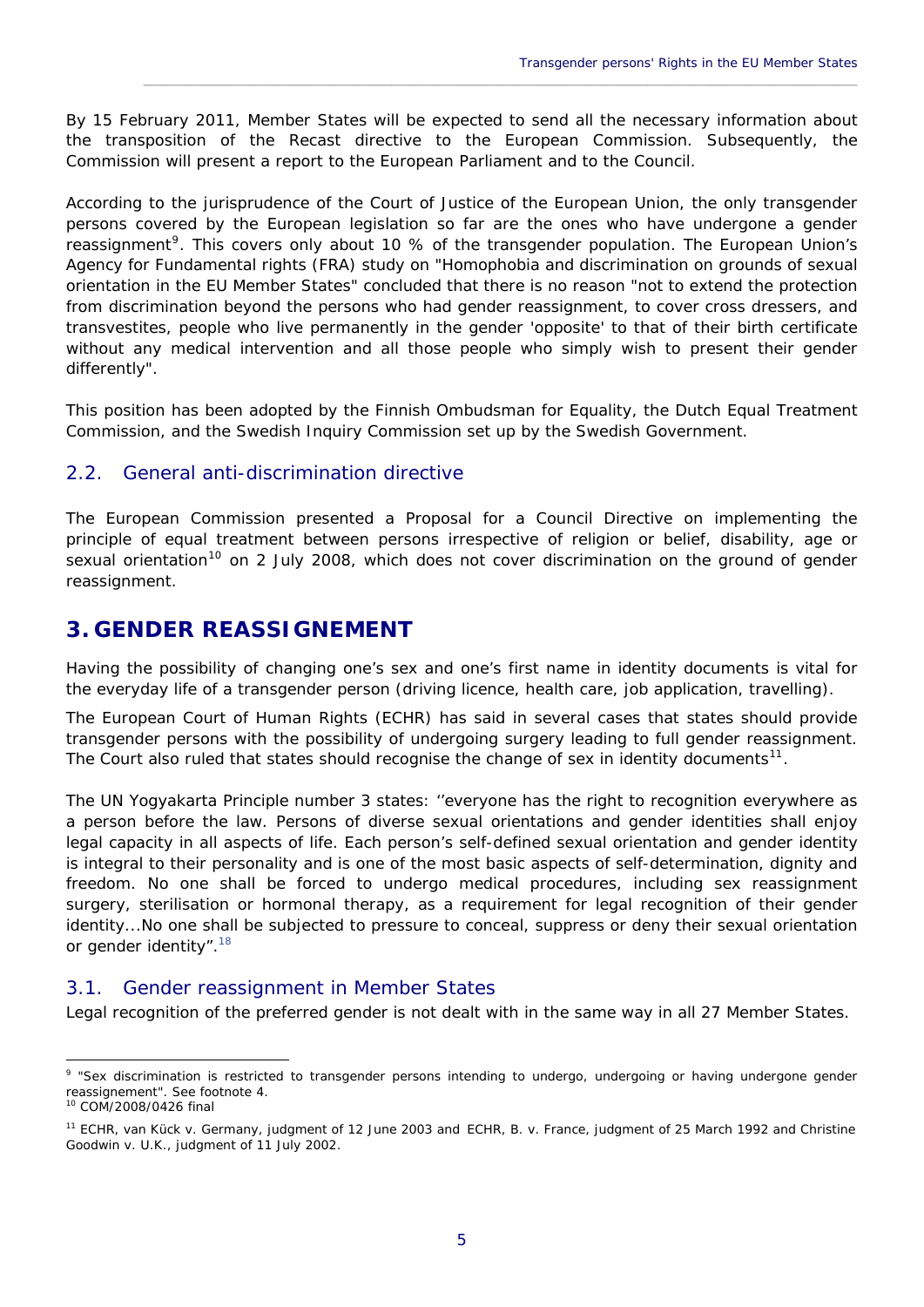The approach of the Member States can be divided into three groups:

a) Member States where there is no requirement of hormonal treatment or surgery to obtain a gender reassignment: **ES, HU, FI, UK**. In these countries legal gender recognition is made possible by bringing evidence of gender dysphoria before a competent authority (e.g. Ministry of Health in Hungary, Gender Reassignment Panel in UK, doctor or clinical psychologist in Spain).

b) Member States where hormonal treatment and/or surgery are required for gender reassignment: **BE**, **BG, CZ, DK, DE, EE, FR, IT, NL, AT, PL, PT**. In these countries the individual must demonstrate:

- 1. that (s)he has followed a medically supervised process of gender reassignment often restricted to certain state appointed doctors or institutions;
- 2. that (s)he has been rendered surgically irreversibly infertile (sterilisation), and/or
- 3. that (s) he has undergone other medical procedures, such as hormonal treatment.<sup>[12](#page-8-1)</sup>

According to the Commissioner for Human Rights of the Council of Europe these practices run counter to the principle of respect for the physical integrity of the person, in particular because transgender people appear to be the only group in Europe subject to legally prescribed, stateenforced sterilisation (see also article 3 of the Charter of Fundamental Rights on the "Right to the integrity of the person").

The Austrian Administrative High Court and the Federal Supreme Court of Germany recently ruled that mandatory surgery can not be a prerequisite for gender change<sup>[13](#page-8-2)</sup>.

c) Member States where there are no provisions on this matter: **IE, EL, CY, LV, LT, LU, MT, RO, SI, SK, SE**. According to the Commissioner for Human Rights of the Council of Europe these countries are in breach of the established jurisprudence of the ECHR because there is no legal certainty.

The situation in Ireland has been criticised by an ECHR decision relating to the Birth Certificates law, which was considered to be incompatible with the European Convention on Human Rights, as it did not allow for birth certificates to be changed.

#### <span id="page-8-0"></span>3.1.1. Consequences of gender reassignment for family life

#### 3.1.1.1. Possibility for a transgender person to get married

 $\overline{a}$ 

The ECHR, in 1998, ruled against the possibility for a reassigned person to marry a person of the opposite gender to that of the gender newly acquired by the transsexual. However, in 2002 the Court overruled the previous case-law and stated that "post-operative transsexuals have not been deprived of the right to merry as, according to law, they remain able to marry a person of their former opposite sex".  $14$  In light of this case-law, the United Kingdom adopted the Gender Recognition Act, which came into force in April 2005.

This possibility does not affect the existing legislation on same-sex marriage which in the majority of Member States prohibits same-sex marriages. In the recent ECHR case of Schalk and Kopf v.

<span id="page-8-1"></span> $12$  Additionally, people may also have to demonstrate that they have lived for a long period of time in the new gender – the so called 'real life experience'. The 'real life experience' preceding hormonal treatment and sex reassignment surgeries forms the three elements of the 'triadic therapy' often in place in member states as a requirement for recognition of the new gender. Source: Issue paper on Human Rights and Gender identity or the Commissioner for Human Rights of the Council of Europe.

<span id="page-8-3"></span><span id="page-8-2"></span><sup>&</sup>lt;sup>13</sup> After the constitutional court ruled against the case (VfGH 29.09.2008, B 411/08, B 412/08), the Administrative High Court made the legal change possible in 2009 (VwGH 27.2. 2009). BVerfG, 1 BvL 3/03 (6 December 2005).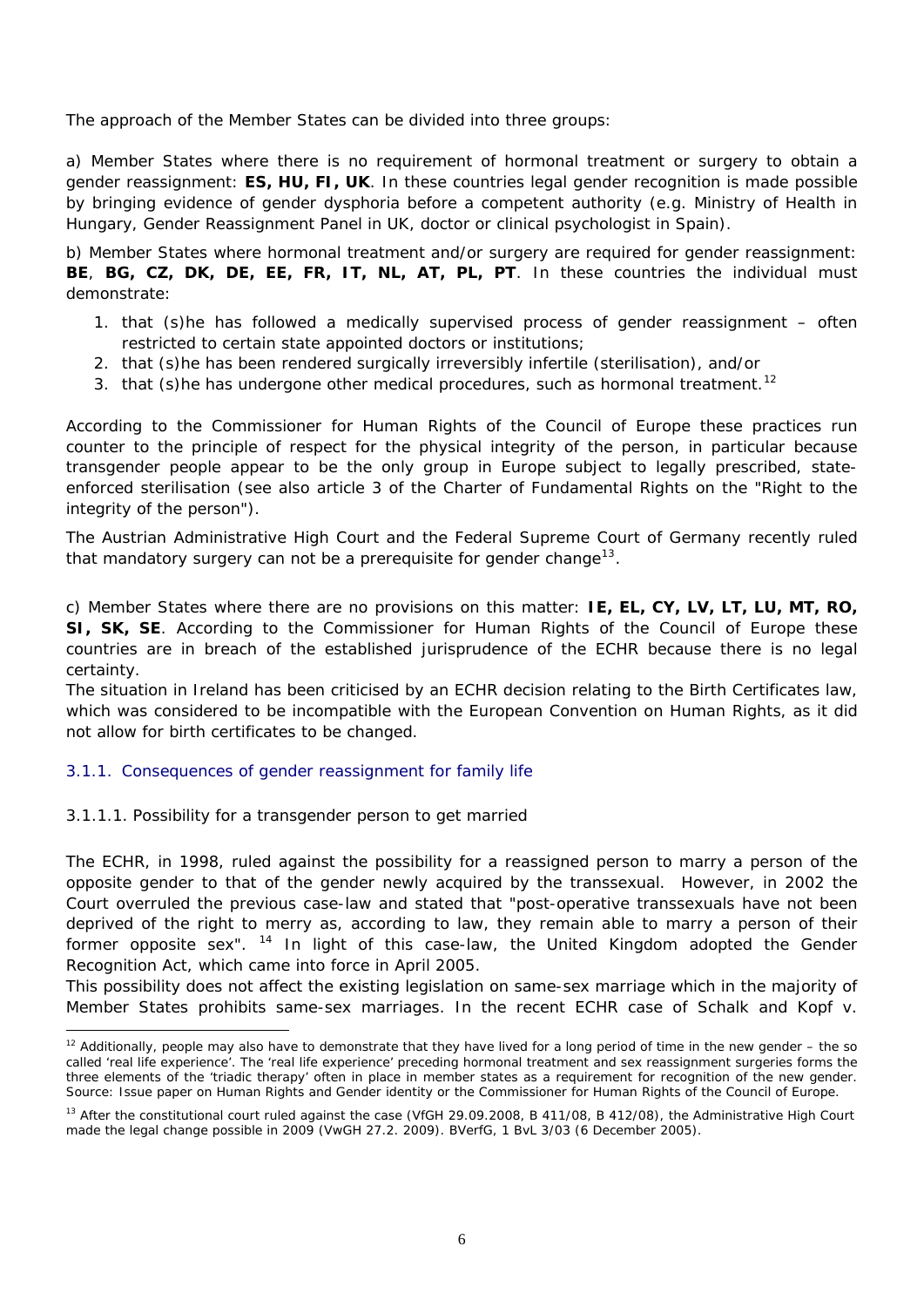Austria<sup>[15](#page-9-1)</sup> of 24 June 2010 the Court does not oblige States to ensure the right to marry to homosexual couples. The Court notably ruled that there is no violation of article 12 (right to marry), article 14 (prohibition of discrimination) and article 8 (right to respect for private and family life) of the European Convention on Human Rights.

\_\_\_\_\_\_\_\_\_\_\_\_\_\_\_\_\_\_\_\_\_\_\_\_\_\_\_\_\_\_\_\_\_\_\_\_\_\_\_\_\_\_\_\_\_\_\_\_\_\_\_\_\_\_\_\_\_\_\_\_\_\_\_\_\_\_\_\_\_\_\_\_\_\_\_\_\_\_\_\_\_\_\_\_\_\_\_\_\_\_\_\_

On this issue, the approaches of the Member States may be divided into three groups:

a) 16 Member States permit a post-operative transsexuals to marry a person of the sex opposite to their acquired gender: **BE, DK, DE, EE, EL, ES, FR, IT, LV, LU, NL, AT, SK, FI, SE, UK.**  b) 2 Member States do not allow such marriages: **IE, PT.**

c) 9 Member States do not have legislation in place: **BG, CZ, CY, HU, LT, MT, PL, RO, SI**.

3.1.1.2. Obligation for a married transgender person to divorce

A different question concerns the legal obligation for a married transgender person to divorce in order to have his or her new gender recognised. This is particularly problematic in states which do not recognise same-sex marriage.

According to UN Yogyakarta Principle number 3 "*No status, such as marriage or parenthood, may be invoked as such to prevent the legal recognition of a person's gender identity".* This is not reflected in the practices of several Member States.

It is only possible to stay married after change of legal gender in Lithuania and in the Netherlands. In all other Member States this is not possible. For example in the UK and Poland, a married person should divorce prior to his/her new gender being officially recognised. In Bulgaria and Hungary, gender reassignment leads to the marriage being dissolved.

The end of a marriage has consequences for children's custody, state benefits, health care, etc.

The Austrian Constitutional Court has granted a transsexual woman the right to change her sex to female while remaining married to her wife. The German Constitutional Court has made a similar ruling<sup>[16](#page-9-2)</sup>. Forced divorce may be in breach of Articles 7 and 9 of the Charter of Fundamental Rights (Respect for private and family life and Right to marry and right to found a family).

#### <span id="page-9-0"></span>3.2. Change of Name and or forename in cases of gender reassignment

In the Member States there are similarities between the procedures for the change of the first name (and/or the forename in the countries where the name indicates the male or female gender of the person) and those for change of sex. The process can be easy (as in Belgium) or can potentially require lengthy procedures, that may include medical interventions, or the right can be denied entirely, as in Ireland.

The approaches of the Member states on this issue can be divided into 4 different categories:

a) In 8 Member States it is easy to change the name, without medical evaluation: **BE, EE, LT[17](#page-9-3), LU[18](#page-9-4), MT, SK, SI, UK**.

 $\overline{a}$ 

<sup>&</sup>lt;sup>14</sup> Christine Goodwin v. United Kingdon, Appl. no.2897/95, judgment of 11 July 2002.

<span id="page-9-1"></span><sup>15</sup> *[Schalk and Kopf v. Austria](http://cmiskp.echr.coe.int/tkp197/view.asp?action=html&documentId=870457&portal=hbkm&source=externalbydocnumber&tabl) (application no. 30141/04)* 

<span id="page-9-2"></span><sup>&</sup>lt;sup>16</sup> Austrian Constitutional Court, BverfG, 1 BvL 1/04 (18 July 2006); German Constitutional Court, BVerfG, 1BvL 10/05 (27 May 2008).<br><sup>17</sup> A gender neutral name only.

<span id="page-9-3"></span>

<span id="page-9-4"></span><sup>&</sup>lt;sup>18</sup> A gender neutral name only.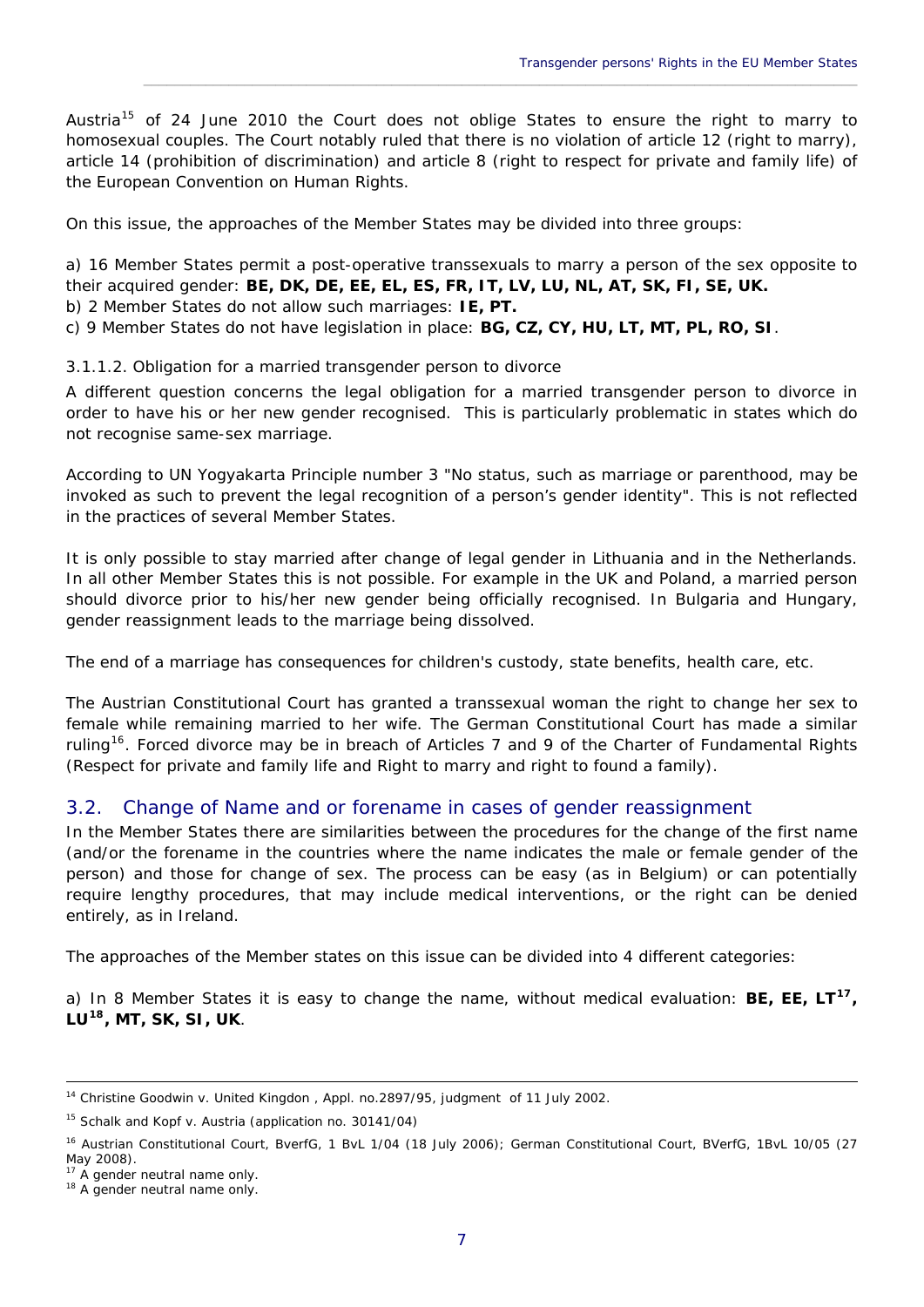b) In 14 Member States **CZ, DK, DE, EL, ES, FR, IT, LV, HU, NL, AT, PT, FI, SE**[19](#page-10-2) the name can be changed after medical health evaluation and/or surgery, and/or hormonal treatment.

c) **Ireland** has a specific situation where the birth certificate cannot be changed and where there is no legislation regarding name changes for transgender persons, nor is there any prohibition in practice on a person adopting a new first name or surname by deed poll and using this on passports, driving licences, or for social security purposes.

d) In 4 Member States there is no legislation at all on this matter: **BG, CY, PL, RO**.

The uncertainty concerning a person's identity has huge consequences and could prevent a transgender person from his/her full participation in society, education, employment, travelling.

## <span id="page-10-0"></span>**4. HEALTH CARE**

 $\overline{a}$ 

According to the "transgender EuroStudy on the transgender experience of health care"<sup>[20](#page-10-3)</sup>, transgender persons suffer inequality and discrimination in accessing healthcare in the Member states of the European Union.

#### <span id="page-10-1"></span>4.1. Transsexuality as a "mental disorder"

Existing international medical classifications still define transsexuality as a mental disorder. There are currently two established international systems for classifying mental illnesses: the *Diagnostic and Statistical Manual of Mental Disorders* (DSM) which includes the term 'gender identity disorder' as a mental health disorder and uses it to describe persons who experience significant gender dysphoria, i.e. discontent with the biological sex they are born with.<sup>33</sup> Secondly, the WHO *International Statistical Classification of Diseases and Related Health Problems* (ICD) lists transsexualism as a mental and behavioural disorder.<sup>34</sup> The DSM and ICD systems are often reflected in national medical classifications in the Member States of the European Union.

According to the Issue paper of the for Human Rights of the Council of Europe on "Human rights and gender identity", "*these classifications are in turn problematic and increasingly questioned by civil society actors and health care professionals. Such classifications may become an obstacle to the full enjoyment of human rights by transgender people, especially when they are applied in a way to restrict the legal capacity or choice for medical treatment...This question is a significant dividing line within the transgender movement itself. Many transgender people feel threatened by a possible change in the classification systems, since they fear it could result in further restrictions in accessing transgender health care. They consider that because health care systems require a diagnosis to 'justify' medical or psychological treatment, it is essential to retain a diagnosis to ensure access to care. Others, however, argue that being diagnosed as having a mental disorder stigmatises individuals in society and makes them objects of medicine, rather than subjects who are responsible for expressing their own health needs. Alternative classifications should be explored in close consultation with transgender persons and their organisations. From a human rights and health care perspective no mental disorder needs to be diagnosed in order to give access to treatment for a condition in need of medical care*".

<span id="page-10-2"></span><sup>&</sup>lt;sup>19</sup> In Sweden the procedure is very heavy and requires Mental health evaluation, real life experience, hormone therapy, surgery to alter secondary sex characteristics, permanent sterility.

<span id="page-10-3"></span> $^{20}$  Transgender Eurostudy by Prof Stephen Whittle OBE, Dr Lewis Turner, Ryan Combs, Stephanne Rhodes, published by ILGA Europe in April 2008, with the support of the European Commission.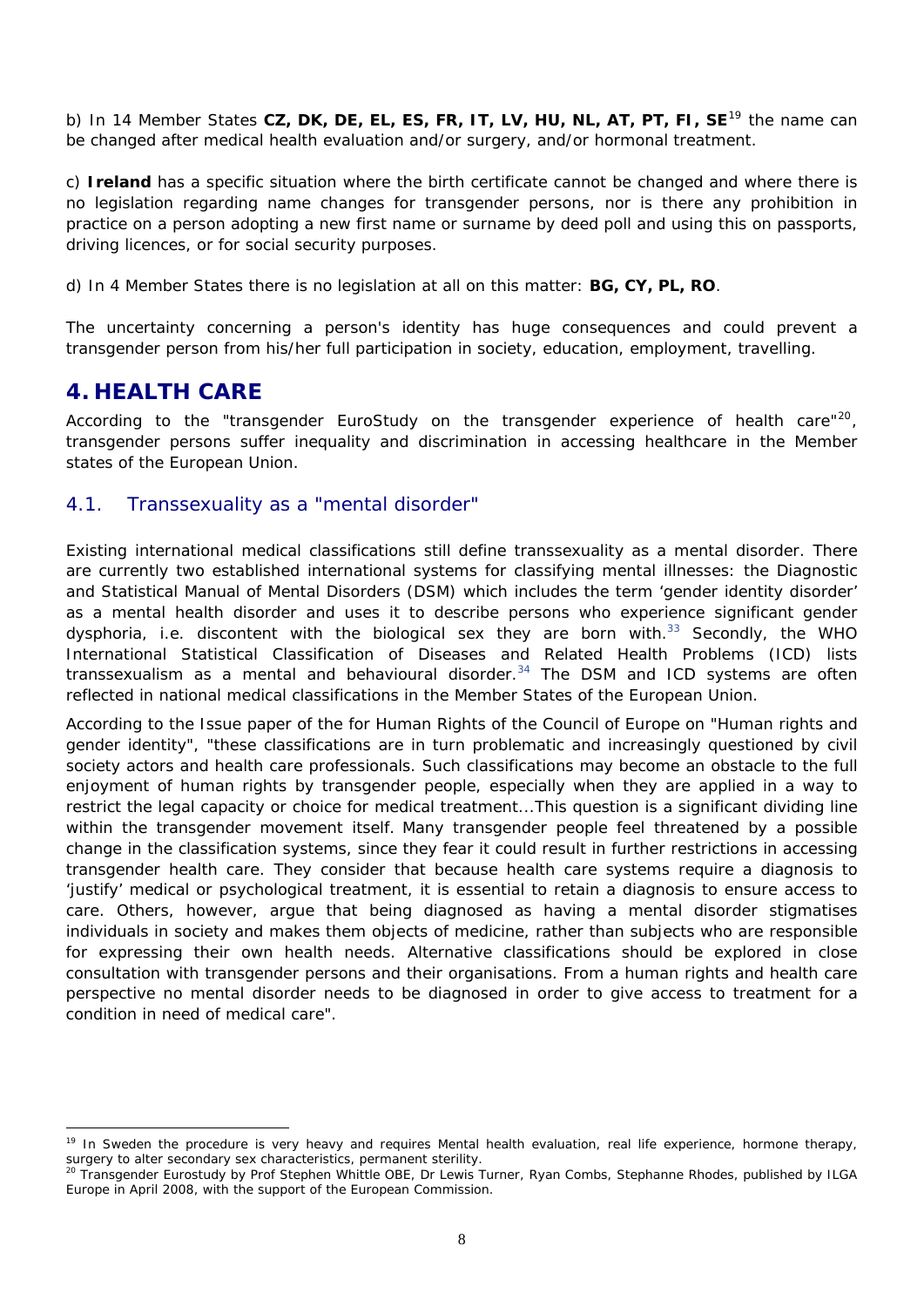#### <span id="page-11-0"></span>4.2. Access to gender reassignemnt therapy as healthcare

The European Court of Human Rights has established that states must provide for the possibility of undergoing surgery leading to full gender-reassignment. According to the Court, transgender persons must have access to hormone treatment, gender reassignment surgery or other medical interventions, such as lasting hair removal and voice training. The case law of the European Court of Human Rights clearly requires states to provide the possibility to undergo surgery leading to full gender-reassignment, and also that insurance plans should cover "*medically necessary treatment in general, which gender reassignment surgery is part of"*. [21](#page-11-3) However, the Transgender EuroStudy surveying the healthcare experiences of transgender persons in the EU found that 80% of transgender people in the EU are refused state funding for hormone treatments, and 86% of transgender persons in the EU are refused state funding for surgery to change their sex. As a result, over 50% of transgender persons undergoing surgery to change their birth sex pay entirely for the procedures at their own expense.

\_\_\_\_\_\_\_\_\_\_\_\_\_\_\_\_\_\_\_\_\_\_\_\_\_\_\_\_\_\_\_\_\_\_\_\_\_\_\_\_\_\_\_\_\_\_\_\_\_\_\_\_\_\_\_\_\_\_\_\_\_\_\_\_\_\_\_\_\_\_\_\_\_\_\_\_\_\_\_\_\_\_\_\_\_\_\_\_\_\_\_\_

Transgender persons often have negative experiences with the healthcare system are often negative. The above-cited study found that only 30% of respondents, when seeking help or a referral for gender reassignment procedures, experienced what the survey defined as the "minimum acceptable level of assistance" – a practitioner wanting to help, but lacking information about transgender healthcare. One third reported that they were refused treatment because a medical practitioner did not approve of gender reassignment.<sup>[22](#page-11-4)</sup>

#### <span id="page-11-1"></span>4.3. Access to social security and healthcare in general

The case law of the Court of Justice of the European Union on employment, dismissal, survivor's pension and retirement age has confirmed that discrimination against transgender people is covered by gender discrimination law.

Another aspect concerns general access to non-transgender related healthcare. The European Union Agency for Fundamental Rights (FRA) reports that "a quarter of the respondents in the EuroStudy reported adverse treatment by healthcare professionals because they were transgender persons. A fifth reported that being a transgender person affected the way they access healthcare. As a result many transgender people report avoiding doctors' visits as much as possible for fear of inappropriate behaviour''.

The problems that transgender persons encounter in accessing their right to healthcare are reflected in health statistics. Several studies referenced in the FRA study show that a quarter to one third of transgender people surveyed had attempted suicide. In research carried out in Ireland 26% of transgender persons had attempted suicide at least once and half of the transgender respondents in a large-scale study into the health situation for LGBT people in Sweden had at one point or another in their lives considered taking their own life - 21% had actually tried to do this<sup>[23](#page-11-5)</sup>.

## <span id="page-11-2"></span>**5. FREE MOVEMENT OF TRANSGENDER PERSONS IN THE EU**

There is no case law as yet at EU level that addresses the issue of mutual recognition when a transgender person wishes to exercise his/her right of the freedom of movement within the EU. The problem may arise when gender recognition takes place in one Member State and the person seeks recognition in another Member State. Transgender persons face problems in obtaining new identity documents with the appropriate name and sex change and this can prevent them from travelling.

 $\overline{a}$ 

<span id="page-11-3"></span><sup>&</sup>lt;sup>21</sup> Van Kück v. Germany (Application no. 35968/97) - paragraphs 47, 73 and 82 and L. v. Lithuania (Application no. 27527/03) - paragraphs 59 and 74.

<span id="page-11-4"></span><sup>&</sup>lt;sup>22</sup> Transgender EuroStudy loc. Cit. p.55 and 58.

<span id="page-11-5"></span><sup>&</sup>lt;sup>23</sup> Issue Paper on Human Rights and Gender Identity, Commissioner for Human Rights of the Council of Europe.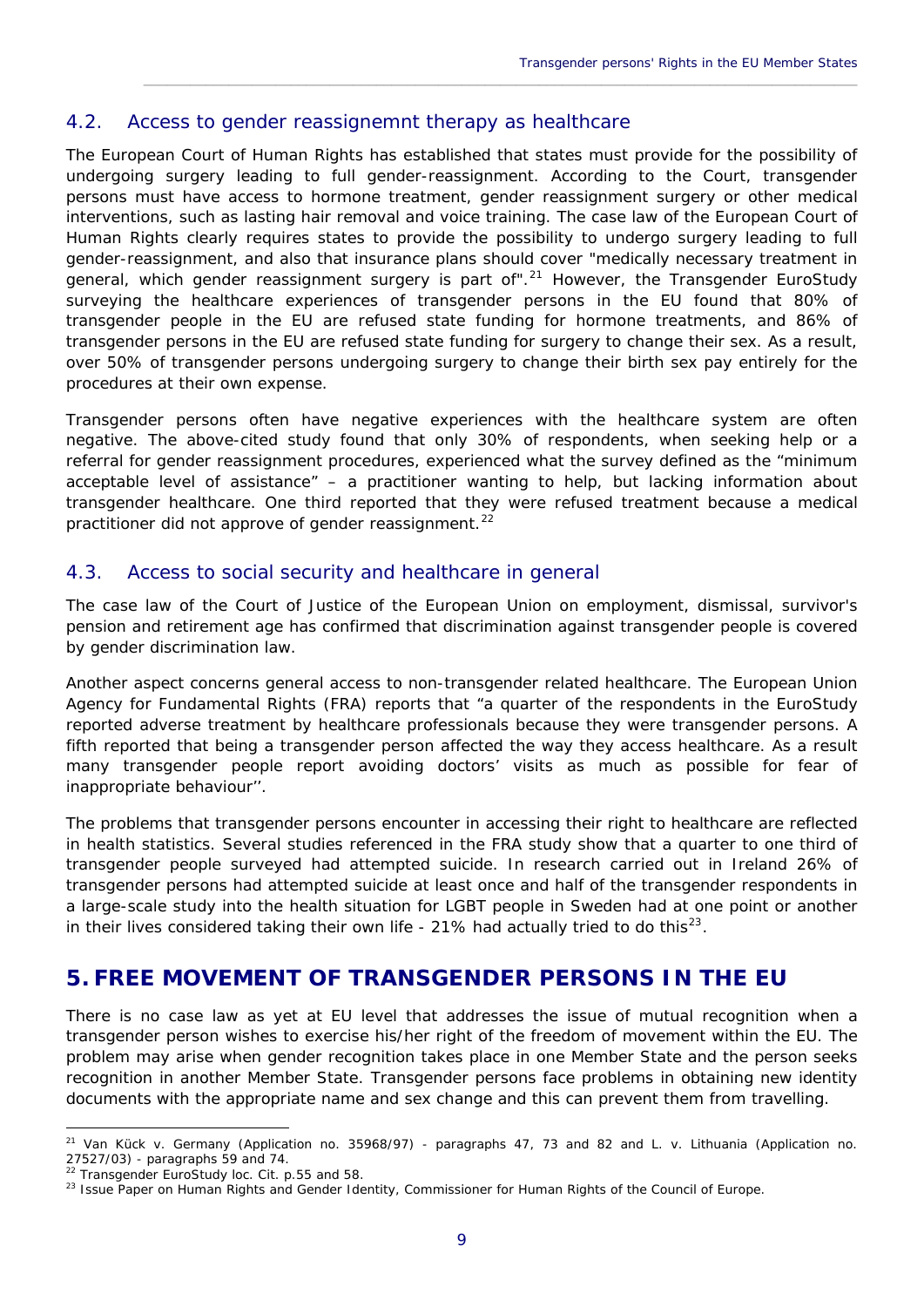Problems may also arise in the field of family reunification. The country of citizenship sometimes forces the transgender person to divorce after gender reassignment, which can become an obstacle to family reunification and the possibility to go on living with the former spouse in another country.

In family law, the question of mutual recognition of same sex marriage is covered by the directive 2004/38.

## <span id="page-12-0"></span>**6. TRANSGENDER ASYLUM SEEKERS**[24](#page-12-2)

 $\overline{a}$ 

The UN High Commissioner for Refugees has addressed the problems that transgender persons encounter when applying for asylum or to be recognised as a refugee, for example, where they present identity documents which do not correspond to their physical appearance. The UNHCR has confirmed that asylum claims relating to gender identity may be recognised under the 1951 United Nations Convention Relating to the Status of Refugees provided the criteria in the refugee definition are met.<sup>[25](#page-12-3)</sup> Transgender persons are considered under the Convention to be members of a 'particular social group'. In some Member States (FR- AT) transgender persons are defined as a distinctive "social group", while other countries do not have such a definition.

Transgender persons who have applied for asylum sometimes face problems in detention and reception centres from other asylum seekers (often from their home country) and there is a serious risk of traumatisation for transgender asylum-seekers.<sup>[26](#page-12-4)</sup> Sometimes transgender persons are not placed in the men's/women's living quarters they wish to be in, leading to potentially dangerous situations, including heightened risk of sexual violence, harassment and other forms of ill-treatment. Another problem is the lack of access to healthcare which can lead to an interruption of the continuous hormonal treatment some transgender persons need.<sup>[27](#page-12-5)</sup>

## <span id="page-12-1"></span>**7. TRANSGENDER'S RIGHTS IN THE EU NEIGHBOURING COUNTRIES**

The situation of transgender's rights in the EU neighbouring countries is not clear. The lack of data makes very difficult to analyse the issue in details.

The report on progress in Turkey for the accession to the European Union of 14 October 2009 the European Commission set out: "*The legal framework is not adequately aligned with the EU acquis... Homophobia has resulted in cases of physical and sexual violence. The killing of several transsexuals and transvestites is a worrying development. Courts have applied the principle of 'unjust provocation' in favour of perpetrators of crimes against transsexuals and transvestites*".

No laws exist in Turkey that protect Lesbian, gay, bisexual and transgender (LGBT) people from discrimination in employment, education, housing, health care, public accommodations or credit.

<span id="page-12-2"></span> $24$  From the "Issue Paper on Human Rights and Gender Identity, Commissioner for Human Rightsof the Council of Europe".

<span id="page-12-3"></span><sup>&</sup>lt;sup>25</sup> UN High Commissioner for Refugees, UNHCR Guidance Note on Refugee Claims Relating to Sexual Orientation and Gender Identity, 21 November 2008. This Guidance Note supplements UNHCR's earlier Guidelines on International Protection No. 1: Gender-Related Persecution Within the Context of Article 1A(2) of the 1951 Convention and/or its 1967 Protocol Relating to the Status of Refugees from May 2002. Both guidelines are relevant for the assessment of asylum claims made by transgender individuals.

<span id="page-12-4"></span><sup>&</sup>lt;sup>26</sup> See for example research conducted by the Helsinki Citizens Assembly and the Organisation for Refugee, Asylum & Migration (ORAM): Unsafe haven – the security challenges facing lesbian, gay, bisexual and transgender asylum seekers and refugees in Turkey (2009).

<span id="page-12-5"></span><sup>&</sup>lt;sup>27</sup> Similar problems are faced by transgender people in prison who may face periods of time without hormone therapy. This may result in a long time without treatment and may cause serious health problems, such as the development of osteoporosis in transsexual men, and irreversible physiological changes to take place such as the development of baldness in transsexual women. Transsexual people will frequently face difficulties in accessing assessment, hormone therapies, or surgery as many prisons or prison systems feel they do not have the facilities to manage transsexual prisoners, or in some cases they are seen as forging their right to such treatments because of their conviction.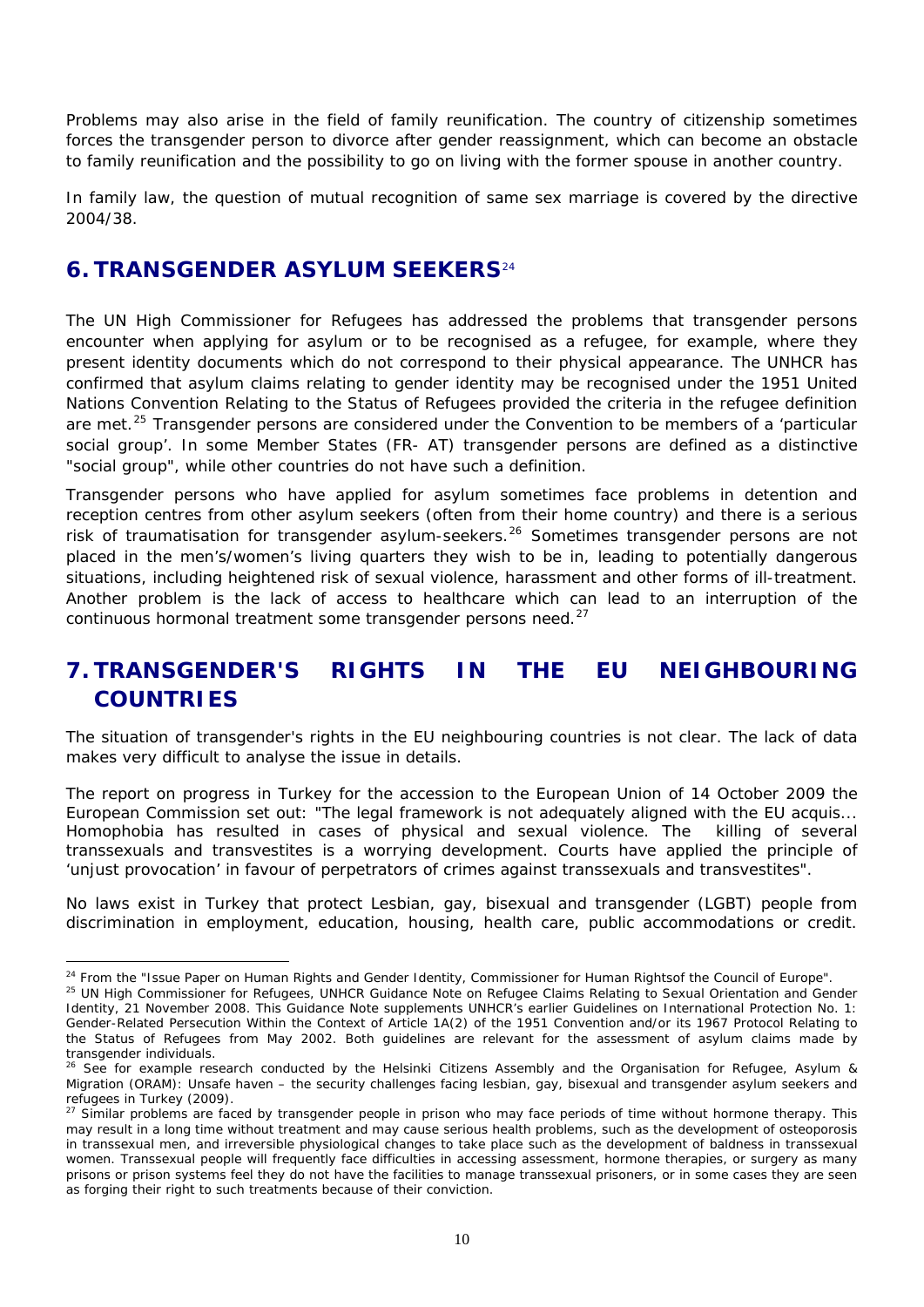The Commission's above report stated: "*There have been several cases of discrimination at the workplace, where LGBT employees have been fired because of their sexual orientation. Provisions of the Turkish Criminal Code on 'public exhibitionism' and 'offences against public morality' are sometimes used to discriminate against LGBT people. The Law on Misdemeanours is often used to impose fines against transgender persons"*.

\_\_\_\_\_\_\_\_\_\_\_\_\_\_\_\_\_\_\_\_\_\_\_\_\_\_\_\_\_\_\_\_\_\_\_\_\_\_\_\_\_\_\_\_\_\_\_\_\_\_\_\_\_\_\_\_\_\_\_\_\_\_\_\_\_\_\_\_\_\_\_\_\_\_\_\_\_\_\_\_\_\_\_\_\_\_\_\_\_\_\_\_

According to Human Right Watch, the killing of Ebru Soykan, a prominent transgender human rights activist, on March 10, 2009, showed a continuing climate of violence based on gender identity. In May 2010, on the 6<sup>th</sup> International Day Against Homophobia, uniformed police forces violently attacked five transgender activists from [Pink Life Association](http://www.pembehayat.org/) in Ankara.

According to a recent study<sup>[28](#page-13-1)</sup>, transgender persons are among the most vulnerable asylum seekers and refugees in Turkey today.

In Croatia, gender reassignment is possible after mental health evaluation, psychotherapeutic treatment, real life test, hormonal treatment, sex reassignment and infertility surgery. Following reassignment, a name change is possible.

According to a study<sup>[29](#page-13-2)</sup> of October 2009, although Croatia has taken serious steps to combat discrimination through the enactment of anti-discrimination provisions of existing laws as well as the 2008 Anti-Discrimination Act, the legislation remains meaningless without true enforcement and protection of the rights of LGBT individuals. In fact, Croatia's commitment to the principle of the equality of all its citizens is called into question when discriminatory statements and actions can be attributed to state actors at all levels.

Violence and hatred directed towards LGBT persons remains persistent. Violence during the Zagreb Pride events in 2007, 2008 and 2009 seriously questions the ability of citizens to exercise their right to freedom of assembly and expression.

## <span id="page-13-0"></span>**8. EP RESOLUTION OF 1989**

The Parliament adopted a resolution on discrimination against transsexuals on 12 September 1989 $30$ . The resolution calls on member States to take steps for the protection of transsexual persons and to pass legislation to further this end.

Notably the European Parliament:

 $\overline{a}$ 

- called on Member States to enact provisions on transsexuals' right to change sex by endocrinological, plastic surgery, and cosmetic treatment, on the procedure, and banning discrimination against them;
- called on the Council of Europe to enact a convention for the protection of transsexuals;
- called on the Member States to ensure that the cost of psychological, endocrinological, plastic surgery, and cosmetic treatment of transsexuals is reimbursed by the health insurance institutions;
- called on Member States to grant public assistance to transsexuals who have through no fault of their own lost their jobs and/or accommodation because of their sexual adaptation;

<span id="page-13-1"></span><sup>&</sup>lt;sup>28</sup> "Unsafe Haven: The Security Challenges Facing Lesbian, Gay, Bisexual and Transgender Asylum Seekers and Refugees in Turkey" by Helsinki Citizens' Assembly – Turkey, Refugee Advocacy and Support Program & ORAM - Organization for Refuge, Asylum & Migration

<span id="page-13-2"></span><sup>29</sup> Global Rights International Human Rights Clinic, Human Rights Program, Harvard Law School LORI Zagreb Pride Ženska soba - Women's Room – Center for Sexual Rights

<span id="page-13-3"></span><sup>&</sup>lt;sup>30</sup> Official Journal of the European Communities No C 256/33-37 of 9.10.1989.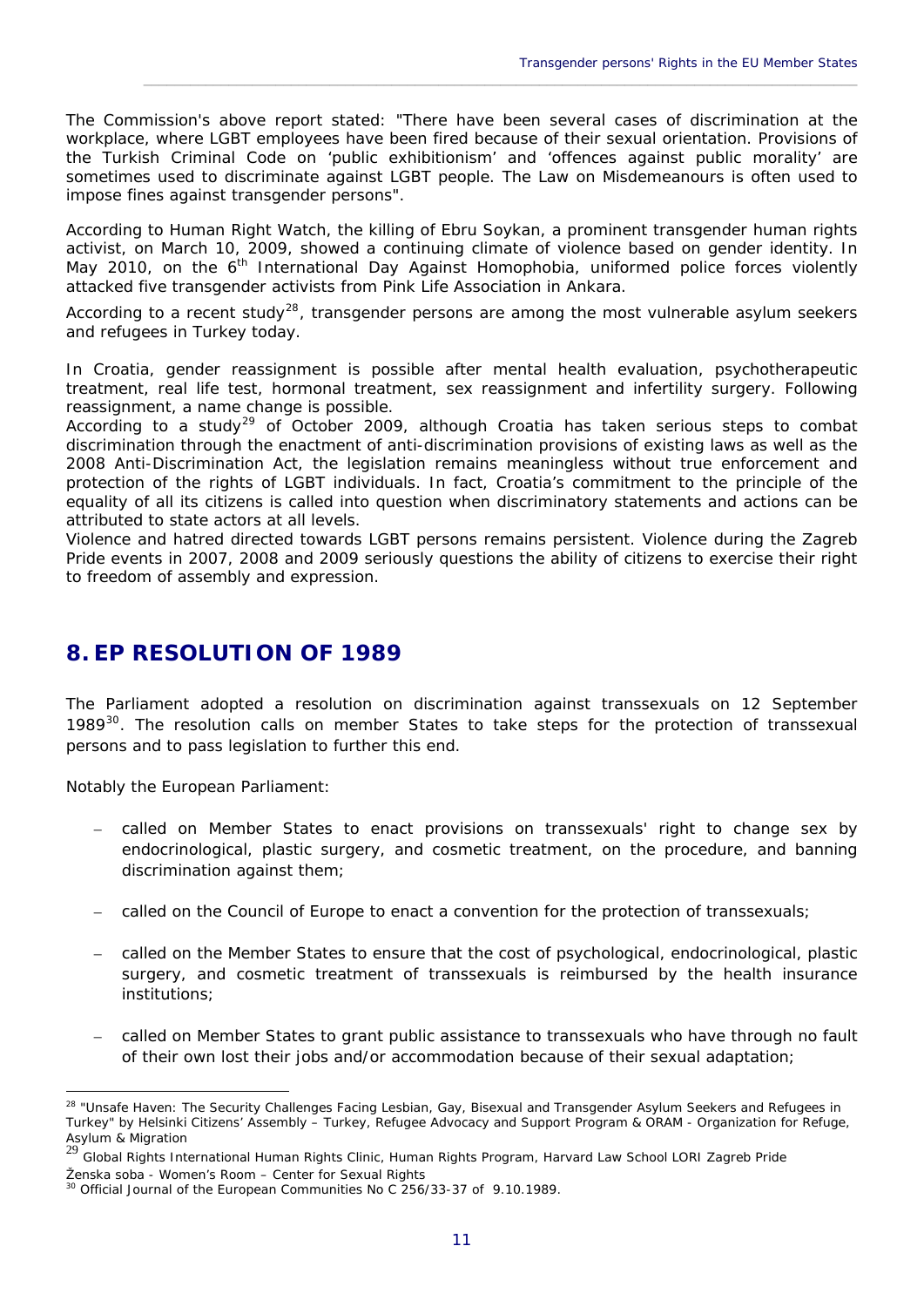- called on Member States to set up advice centres for transsexuals and to give financial support for self-help organisations;
- called on Member States to disseminate information on the problems of transsexuals, especially among the staff of their social services, police, frontier authorities, registration offices, military authorities and prison services;
- called on the Commission and the Council to make it clear that Community directives governing equality of men and women at the workplace also outlaw discrimination against transsexuals;
- called on the Commission, the Council and Member States to devise identity documents which would be recognised throughout the Community and in which, where applicable, the holder's transsexuality could be indicated during the period of sexual adaptation if so requested;
- called on the Council and Member States, when harmonising the right of asylum, to recognise persecution on the grounds of transsexuality as grounds for asylum;
- called on the Commission to make funds available under its aid programmes for further study of transsexuality in the medical field;
- called on the Commission to urge Member States to adopt special measures to find employment for transsexuals;
- called for the setting-up of an office at the Commission to which cases of discrimination may be reported.

More general resolutions on homophobia in Europe in 2006 and  $2007<sup>31</sup>$  $2007<sup>31</sup>$  $2007<sup>31</sup>$  have also addressed the situation of transgender persons.

 $\overline{a}$ 

<span id="page-14-0"></span><sup>&</sup>lt;sup>31</sup> European Parliament resolution of 18 January 2006 and of 26 April 2007 on homophobia in Europe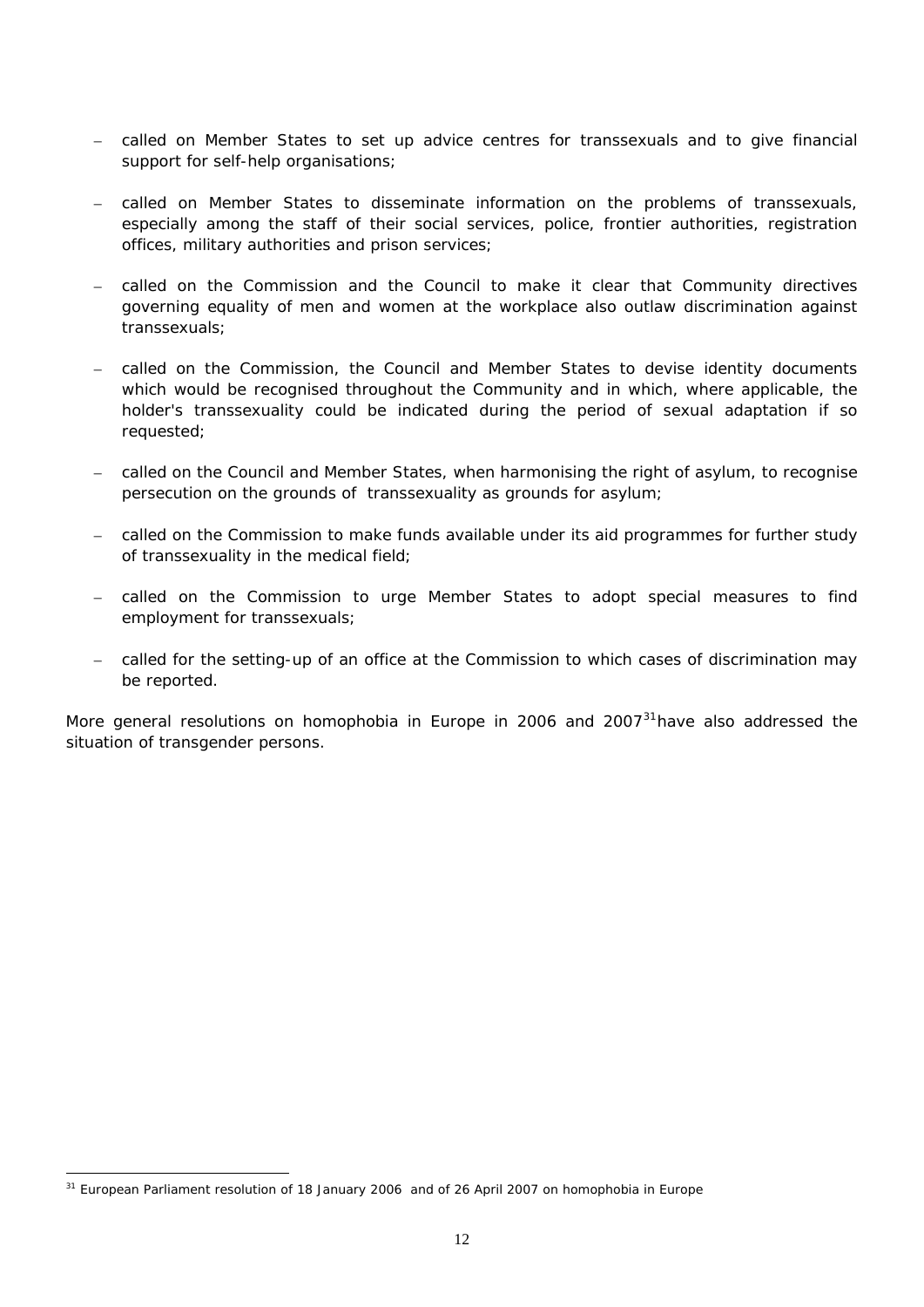## <span id="page-15-0"></span>**ANNEX 1: GENERAL TABLE**

|           | Discriminatio                           | Gender                                              | <b>Possibility</b><br>to                               | Possibility to change                                                                                                                                      | Possibili                             | Obligati                                         |
|-----------|-----------------------------------------|-----------------------------------------------------|--------------------------------------------------------|------------------------------------------------------------------------------------------------------------------------------------------------------------|---------------------------------------|--------------------------------------------------|
|           | n<br>law                                | reassignment<br>requirements                        | Change name<br>in<br>case of<br>gender<br>reassignment | <b>Birth Certificate</b>                                                                                                                                   | ty<br>to<br>marry in<br>new<br>gender | on<br>to<br>divorce<br>to get a<br>new<br>gender |
| BE        | sex<br>discrimination                   | hormonal<br>treatment and/or<br>surgery             | without<br>Easy,<br>medical evaluation                 | Yes,<br>after<br>gender<br>recognition<br>certificate<br>(including<br>Mental<br>Health<br>evaluation,<br>hormonal<br>treatment<br>and sterility required) | yes                                   | yes                                              |
| BG        | no law                                  | hormonal<br>treatment and/or<br>surgery             | no law                                                 | no law                                                                                                                                                     | no law                                | no law                                           |
| CZ        | no law                                  | hormonal<br>treatment and/or<br>surgery             | After<br>medical<br>evaluation<br>and/or<br>surgery    | Yes, but Mental Health<br>evaluation,<br>hormonal<br>secondary<br>treatment,<br>characteristics<br>sex<br>surgery required                                 | no law                                | yes                                              |
| DK        | sex<br>discrimination                   | hormonal<br>treatment and/or<br>surgery             | After<br>medical<br>evaluation<br>and/or<br>surgery    | Yes, but Mental Health<br>evaluation,<br>hormonal<br>treatment and sterility<br>required                                                                   | yes                                   | no                                               |
| <b>DE</b> | sexual<br>orientation<br>discrimination | hormonal<br>treatment and/or<br>surgery             | After<br>medical<br>evaluation<br>and/or<br>surgery    | Yes, but Mental Health<br>evaluation,<br>hormonal<br>secondary<br>treatment,<br>characteristics<br>sex<br>surgery required                                 | yes                                   | yes                                              |
| EE        | no law                                  | hormonal<br>treatment and/or<br>surgery             | without<br>Easy,<br>medical evaluation                 | Yes                                                                                                                                                        | yes                                   | yes                                              |
| IE        | no law                                  | no provision                                        | no law                                                 | no                                                                                                                                                         | no                                    | no law                                           |
| <b>EL</b> | no law                                  | no provision                                        | medical<br>After<br>evaluation<br>and/or<br>surgery    | but Mental<br>Amended,<br>Health<br>evaluation,<br>treatment<br>hormonal<br>and<br>secondary<br>sex<br>characteristics surgery<br>required                 | yes                                   | no law                                           |
| <b>ES</b> | sex<br>discrimination                   | hormonal<br>no<br>and/or<br>surgery<br>requirements | After<br>medical<br>and/or<br>evaluation<br>surgery    | <b>No</b>                                                                                                                                                  | yes                                   | yes                                              |
| FR        | sex<br>discrimination                   | hormonal<br>treatment and/or<br>surgery             | After<br>medical<br>evaluation<br>and/or<br>surgery    | Amended,<br>but Mental<br>Health<br>evaluation,<br>hormonal<br>treatment<br>and sterility required                                                         | yes                                   | yes                                              |
| IT        | sex<br>discrimination                   | hormonal<br>treatment and/or<br>surgery             | After<br>medical<br>evaluation<br>and/or<br>surgery    | no                                                                                                                                                         | yes                                   | yes                                              |
| <b>CY</b> | sexual<br>orientation<br>discrimination | no provision                                        | no law                                                 | no law                                                                                                                                                     | no law                                | yes                                              |

\_\_\_\_\_\_\_\_\_\_\_\_\_\_\_\_\_\_\_\_\_\_\_\_\_\_\_\_\_\_\_\_\_\_\_\_\_\_\_\_\_\_\_\_\_\_\_\_\_\_\_\_\_\_\_\_\_\_\_\_\_\_\_\_\_\_\_\_\_\_\_\_\_\_\_\_\_\_\_\_\_\_\_\_\_\_\_\_\_\_\_\_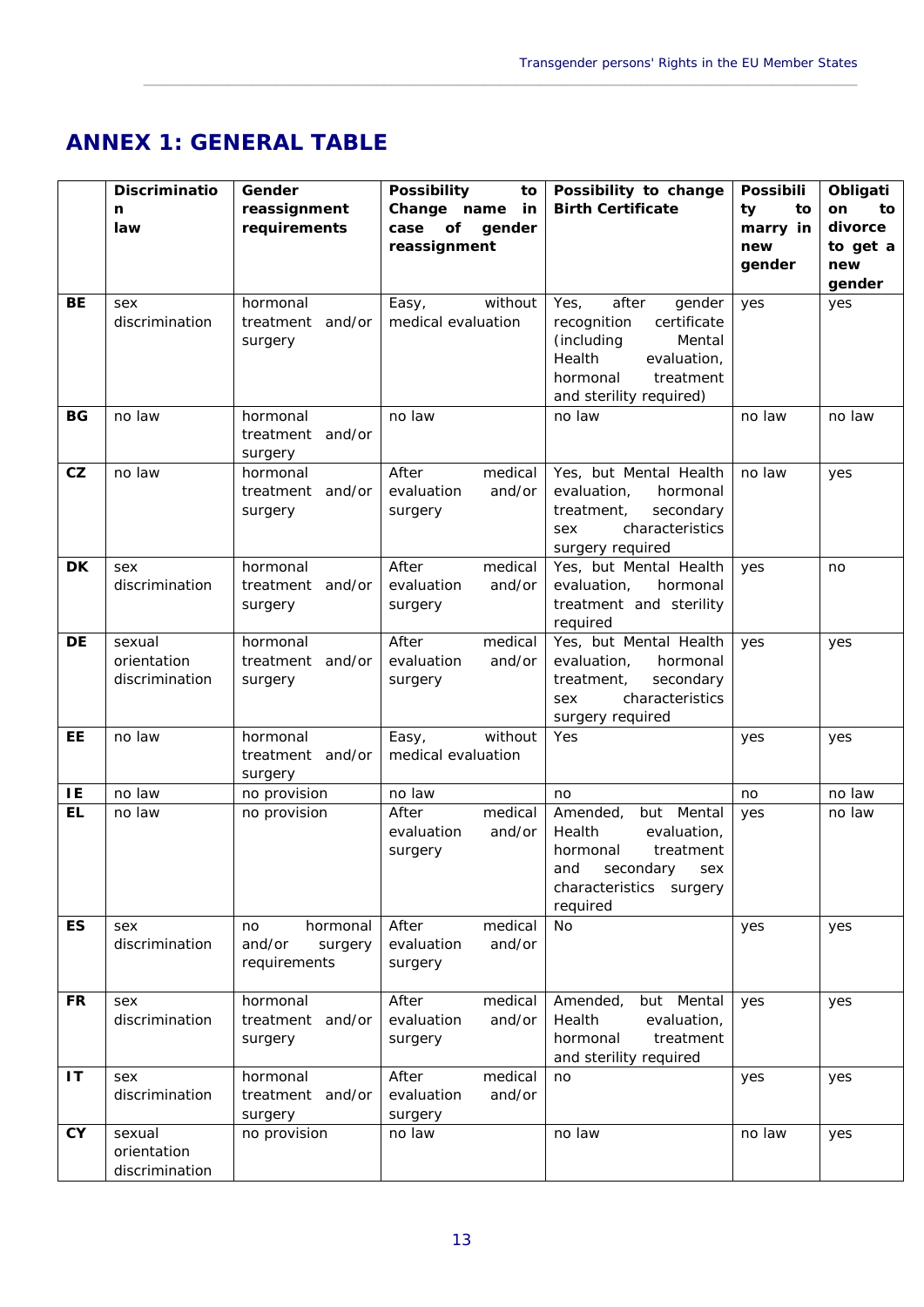| LV        | sex<br>discrimination | no provision                                        | After<br>medical<br>and/or<br>evaluation<br>surgery  | no law                                                                                                                                           | yes    | no law |
|-----------|-----------------------|-----------------------------------------------------|------------------------------------------------------|--------------------------------------------------------------------------------------------------------------------------------------------------|--------|--------|
| <b>LT</b> | no law                | no provision                                        | without<br>Easy,<br>medical evaluation <sup>32</sup> | Yes, but Mental Health<br>evaluation,<br>hormonal<br>treatment and sterility<br>after<br>required<br>and<br>genital surgery                      | yes    | no     |
| LU        | no law                | no provision                                        | without<br>Easy,<br>medical evaluation <sup>1</sup>  | no law                                                                                                                                           | yes    | no law |
| HU        | sex<br>discrimination | hormonal<br>no<br>and/or<br>surgery<br>requirements | After<br>medical<br>evaluation<br>and/or<br>surgery  | yes                                                                                                                                              | no law | yes    |
| МT        | no law                | no provision                                        | without<br>Easy,<br>medical evaluation               | no law                                                                                                                                           | no law | no law |
| <b>NL</b> | sex<br>discrimination | hormonal<br>treatment and/or<br>surgery             | After<br>medical<br>and/or<br>evaluation<br>surgery  | yes                                                                                                                                              | yes    | no     |
| <b>AT</b> | sex<br>discrimination | hormonal<br>treatment and/or<br>surgery             | medical<br>After<br>and/or<br>evaluation<br>surgery  | Yes, but Mental Health<br>evaluation,<br>hormonal<br>treatment and sterility<br>required                                                         | yes    | yes    |
| PL        | sex<br>discrimination | hormonal<br>treatment and/or<br>surgery             | no law                                               | no law                                                                                                                                           | no law | yes    |
| <b>PT</b> | no law                | hormonal<br>treatment and/or<br>surgery             | After<br>medical<br>and/or<br>evaluation<br>surgery  | no                                                                                                                                               | non    | yes    |
| <b>RO</b> | no law                | no provision                                        | no law                                               | no law                                                                                                                                           | no law | no law |
| <b>SI</b> | no law                | no provision                                        | without<br>Easy,<br>medical evaluation               | no law                                                                                                                                           | no law | no law |
| <b>SK</b> | sex<br>discrimination | no provision                                        | without<br>Easy,<br>medical evaluation               | no law                                                                                                                                           | yes    | no law |
| FI.       | sex<br>discrimination | hormonal<br>no<br>and/or<br>surgery<br>requirements | After<br>medical<br>evaluation<br>and/or<br>surgery  | Yes, but Mental Health<br>evaluation,<br>hormonal<br>treatment and sterility<br>requirement                                                      | yes    | yes    |
| <b>SE</b> | sex<br>discrimination | no provision                                        | After<br>medical<br>evaluation<br>and/or<br>surgery  | no, but under review                                                                                                                             | yes    | yes    |
| <b>UK</b> | sex<br>discrimination | hormonal<br>no<br>and/or<br>surgery<br>requirements | without<br>Easy,<br>medical evaluation               | Yes,<br>but<br>gender<br>recognition<br>certificate<br>(including<br>Mental<br>Health evaluation, and<br>real<br>life<br>experience<br>required) | yes    | yes    |

<span id="page-16-0"></span>Source: Data elaborated by the Policy Department C - DG IPOL - European Parliament.

 $\overline{a}$ 

<span id="page-16-1"></span> $32$  A gender neutral name only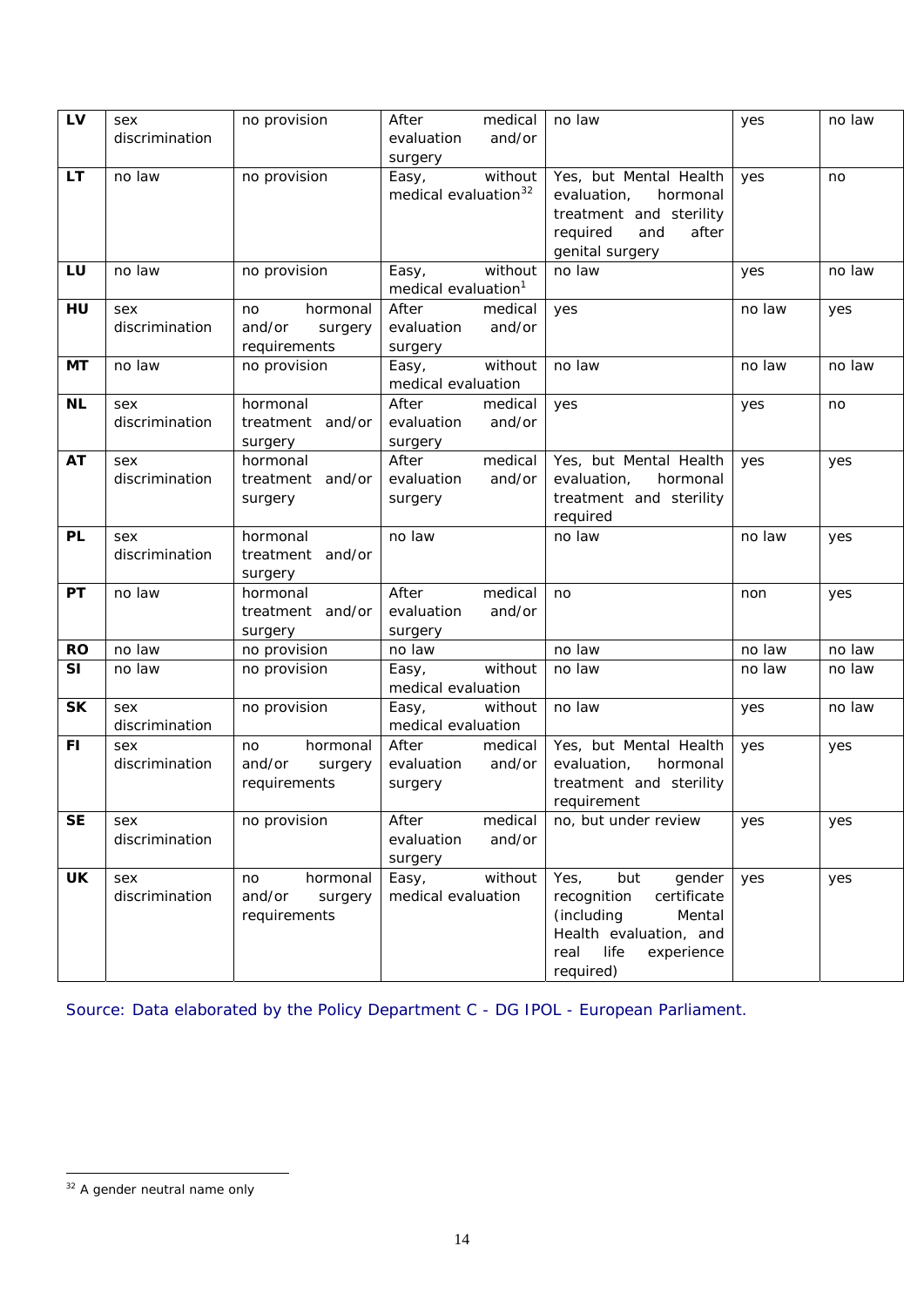## <span id="page-17-0"></span>**ANNEX 2**

#### **TRANSGENDER ISSUES IN THE EUROPEAN UNION'S MEMBER STATES[33](#page-17-1)**

#### **BELGIUM**

Discrimination against transgender persons is largely covered in Belgian legislation under the ground of 'sex' (rather than under the ground of 'sexual orientation'). With the exception of federal legislation, this makes little difference to the applicable principles and procedures. On the federal level, where discrimination on the ground of sex is the object of a separate piece of legislation (the Sexdiscrimination Act of 2007), it does entail a number of discrepancies as compared with discrimination on the ground of sexual orientation.

\_\_\_\_\_\_\_\_\_\_\_\_\_\_\_\_\_\_\_\_\_\_\_\_\_\_\_\_\_\_\_\_\_\_\_\_\_\_\_\_\_\_\_\_\_\_\_\_\_\_\_\_\_\_\_\_\_\_\_\_\_\_\_\_\_\_\_\_\_\_\_\_\_\_\_\_\_\_\_\_\_\_\_\_\_\_\_\_\_\_\_\_

One such peculiarity results from the fact that an entirely different equality body is responsible for combating gender discrimination, namely the Institute for the Equality of Women and Men.

A recent Act (May 2007) provides for a legal basis for the change of sex and name for transgender persons.

The law structures the administrative procedure and should provide transgender persons with a faster, cheaper and psychologically less burdensome way of changing their official documents.

There are, however, some preconditions for an official change of sex: the existence of a constant and irreversible inner conviction to belong to the other sex; a physical adaptation to the other sex; and the incapability of the person to beget children in accordance with his/her former sex. These conditions need to be confirmed by a statement from a psychiatrist and a surgeon.

For a change of name, a transgender person must give proof of medical treatment, but this does not need to include a sex change operation.

Transgender persons have mainly been studied from a pathological and medical perspective, and little or no information is available on their health and well-being. Attention to transgender issues is new in Belgium, and the transgender movement is in its early years.

#### **BULGARIA**

 $\overline{a}$ 

Domestic anti-discrimination legislation (the PADA, bans discrimination on sexual orientation grounds and guarantees equal treatment for women and men. However, neither of these pieces of legislation mentions transgender persons. There are as yet no legal cases brought under antidiscrimination legislation and no case law to interpret the applicability of the legislation to transgender persons.

Therefore, anti-discrimination law is unspecific concerning transgender persons, giving so far no indication whether discrimination against them is to be considered on sexual orientation grounds or on grounds of gender.

There is no legal definition of the concept of transsexuality in any Bulgarian law. Bulgarian legislation also lacks any regulations or procedures concerning the establishment of the status of a person who wishes to undergo sex reassignment surgery or hormonal treatment to that effect. The sole document containing mention of this term is a regulation issued by the Ministry of Defence

<span id="page-17-1"></span><sup>33</sup> SOURCE: Report "Homophobia and Discrimination on Grounds of Sexual Orientation and Gender Identity in the EU Member States: Part II - The Social Situation". European Union Agency for Fundamental Right, 31/03/2009.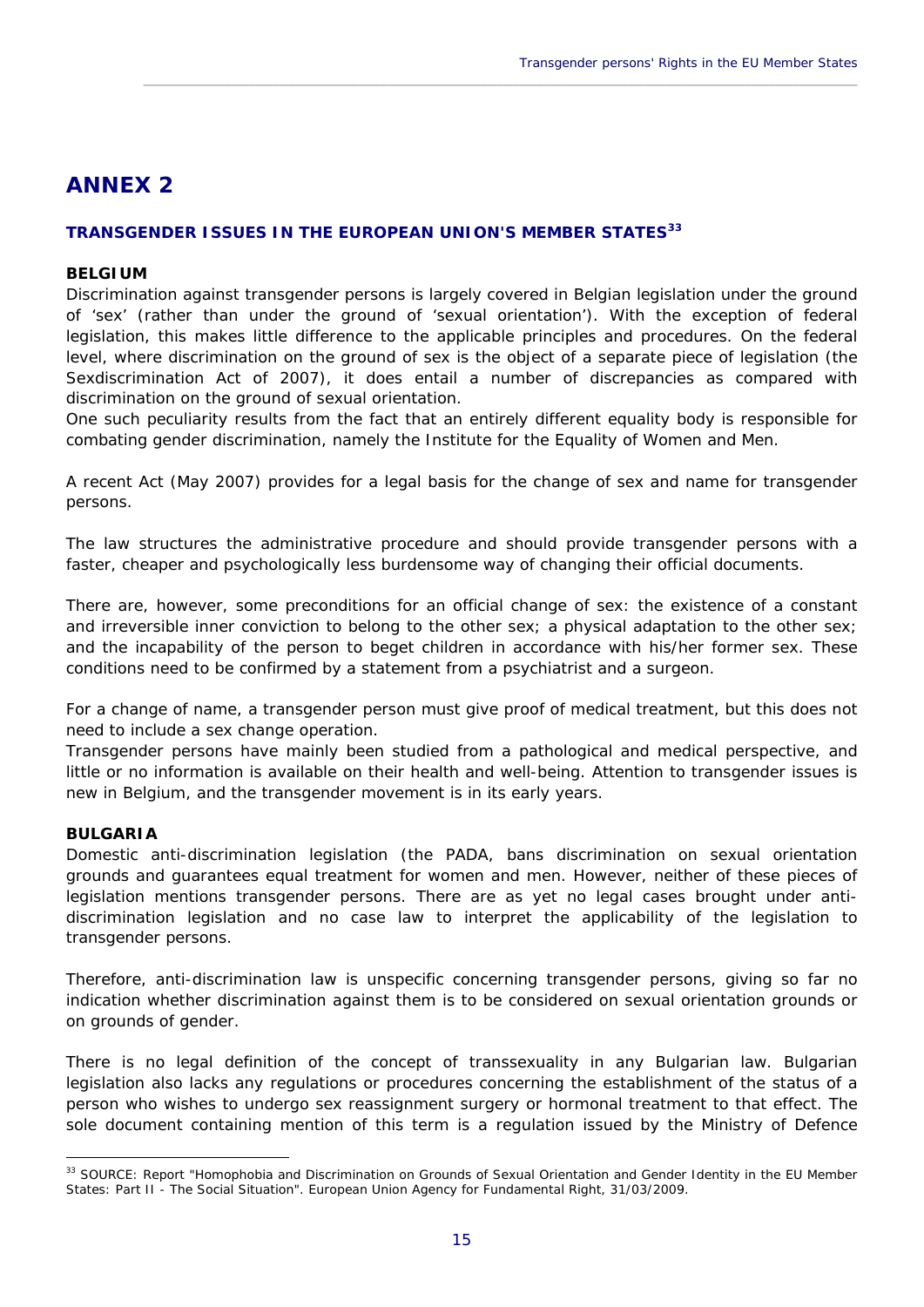identifying transsexuality as a sexual disorder making individuals unfit for military service. Despite legislative gaps regarding medical interventions and follow-up activities concerning gender alteration, the Bulgarian law does not prohibit hormonal treatment and surgery with the aim of sex reassignment. However, it is highly expensive and not covered by health insurance.

 Gender and name alteration should be recognised by the court in two different procedures which are not specifically provided for in the legislation. Under the current legislation, gender reassignment and name change will have a number of consequences: Transsexual individuals will be expected to have employment contracts reendorsed and obtain a new driving licence and passport. It is possible to change documents without surgery, but the process may take years.

#### **CZECH REPUBLIC**

Czech law provides for the possibility of sex reassignment. The Health Care Act stipulates that surgery on transsexuals is performed at the request of the individual concerned, following approval by a commission. The commission is composed of five persons: a lawyer, two physicians specialising in this field and two physicians who do not participate in the surgery.

There is no case law on transgender issues and it is not possible to say whether transgender discrimination is likely to be classified as discrimination on the grounds of gender or of sexual orientation.

Likewise, is it not clear how many transsexual and transgender persons live in the Czech Republic, however a study carried out in 2007 reported that 331 sex reassignment surgeries (77 female to male, FtM), 254 (male to female, MtF) had been carried out and 761 patients had been diagnosed with gender identity disorder.

While the research illustrating the experiences of transgender persons is not available, transgender persons face multiple problems, inter alia, access to the labour market and administrative problems with changing birth certificates in private and public databases. Custody rights of children are also highlighted as a significant problem.

Data suggest that in the past it was required that transsexuals renounce their parenting rights in writing and were pressured to give up their parenting rights and/or have only limited contact with their children in order to get their sex reassignment surgery approved by the medical advisory boards. While this practice largely appears to have been abandoned, one case exists of the Department of Social and Legal Protection of Children played some part in the pressuring of a transsexual person male to female (MtF) to give up custody of her child.

The affected person succumbed to the pressure and relinquished a right to appeal. She only later found out that she was the victim of discriminatory behaviour. Court proceedings dealing with another case are currently being held, in which the Department of Social and Legal Protection of Children is demanding that the children in question not be entrusted to their transsexual parent FtM, despite the fact that their biological father can't take them into their care. In both described cases, the Department of Social and Legal Protection of Children interfered in these cases, even though an agreement existed between the parents.

#### **DENMARK**

According to Guideline No. 10077 of November 27, 2006, from the Ministry of Health and Prevention's guidelines on castration, in order to undertake a gender reassignment the applicant, in addition to fulfilling the requirements in section 115 in the Act on Health, has to show that his or her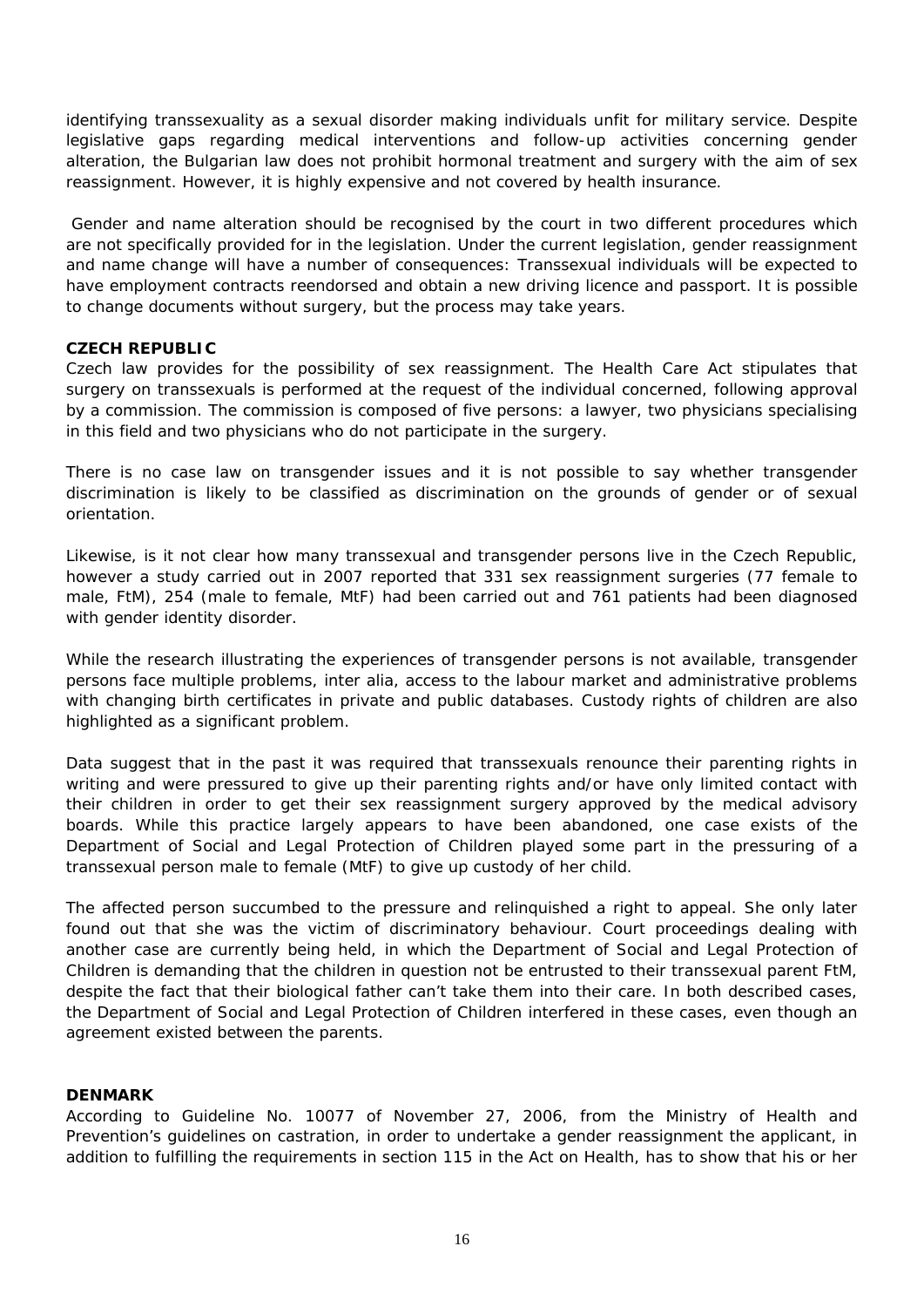wish for gender reassignment is permanent and that the applicant understands the consequences of the gender reassignment.

\_\_\_\_\_\_\_\_\_\_\_\_\_\_\_\_\_\_\_\_\_\_\_\_\_\_\_\_\_\_\_\_\_\_\_\_\_\_\_\_\_\_\_\_\_\_\_\_\_\_\_\_\_\_\_\_\_\_\_\_\_\_\_\_\_\_\_\_\_\_\_\_\_\_\_\_\_\_\_\_\_\_\_\_\_\_\_\_\_\_\_\_

The Administrative Order on Names (No. 328 of 11 May 2007) states in section 13 that persons who have not had gender reassignment surgery, but who have been judged transsexual by the Sexological Clinic at the National Hospital of Denmark, may obtain a name change.

In Denmark there is no specific law regarding gender reassignment operations. The Danish National Board of Health handles applications for gender reassignment operations with reference to two instruments.

The first is Chapter 33 of the Act on Health, No. 546, 24th of June 2005. The second is the Administrative Order No. 14, 10th of January 2006, regarding sterilisation and castration which includes reference to gender reassignment. A person is entitled to undergo castration under section 115(1) of the Act on Health.

The Gender Equality Board has handled two complaints regarding discrimination towards transsexual persons. In one case the person reported derogatory remarks were used by hospital staff and another reported being subject to discrimination at a drama school. Both complaints were turned down due to lack of evidence.

In 2006, one incident of transphobic discrimination reached media headlines. The incident involved a transvestite being refused service and told to leave a Bang & Olufsen hifi-store in the city of Viborg. The incident received significant attention and the company's headquarters apologised the incident, and the organisation *Trans-Denmark* chose to press charges against the store manager.

#### **GERMANY**

Despite their special situation, issues of transgender and transsexual persons are commonly and legally subsumed under antidiscrimination settings that consider sexual orientation.

According to the *Law on Transsexuals*, transgender persons may obtain a given name for their desired gender. The prerequisite for this is that the person concerned feels that she or he belongs to the other gender and has done so for at least three years. Furthermore, it is necessary for two medical experts to confirm that the applicant's feeling of belonging will not change. With the change in given name, transsexuals have a right to new official documents issued with their new name. This applies to employers and government institutions.

However, despite the change in given name, the law still regards the transsexual as belonging to the gender to which he or she does not identify (para. 1(1) of the Law on Transsexuals). Under paragraph 7 of the Law on Transsexuals, the change in given name is nullified if the person in question gives birth to a child or marries.

For the determination of belonging to the other gender/sex (paras. 8- 12 of the Law on Transsexuals), the law also demands that the transsexuals are unmarried and have undergone a sex reassignment operation making them incapable of reproduction (para. 8(1) of the Law on Transsexuals).

Provided that appropriate experts state that the person affected suffers a psychological strain due to his/her transsexuality that can only be remedied or alleviated by a sex reassignment operation and not through psychotherapeutic measures, health insurance must pay the cost of the sex reassignment process.

The standard of care in the reassignment process, although relatively high in comparison to other European countries, needs a more affirmative and respectful perspective. For example, personal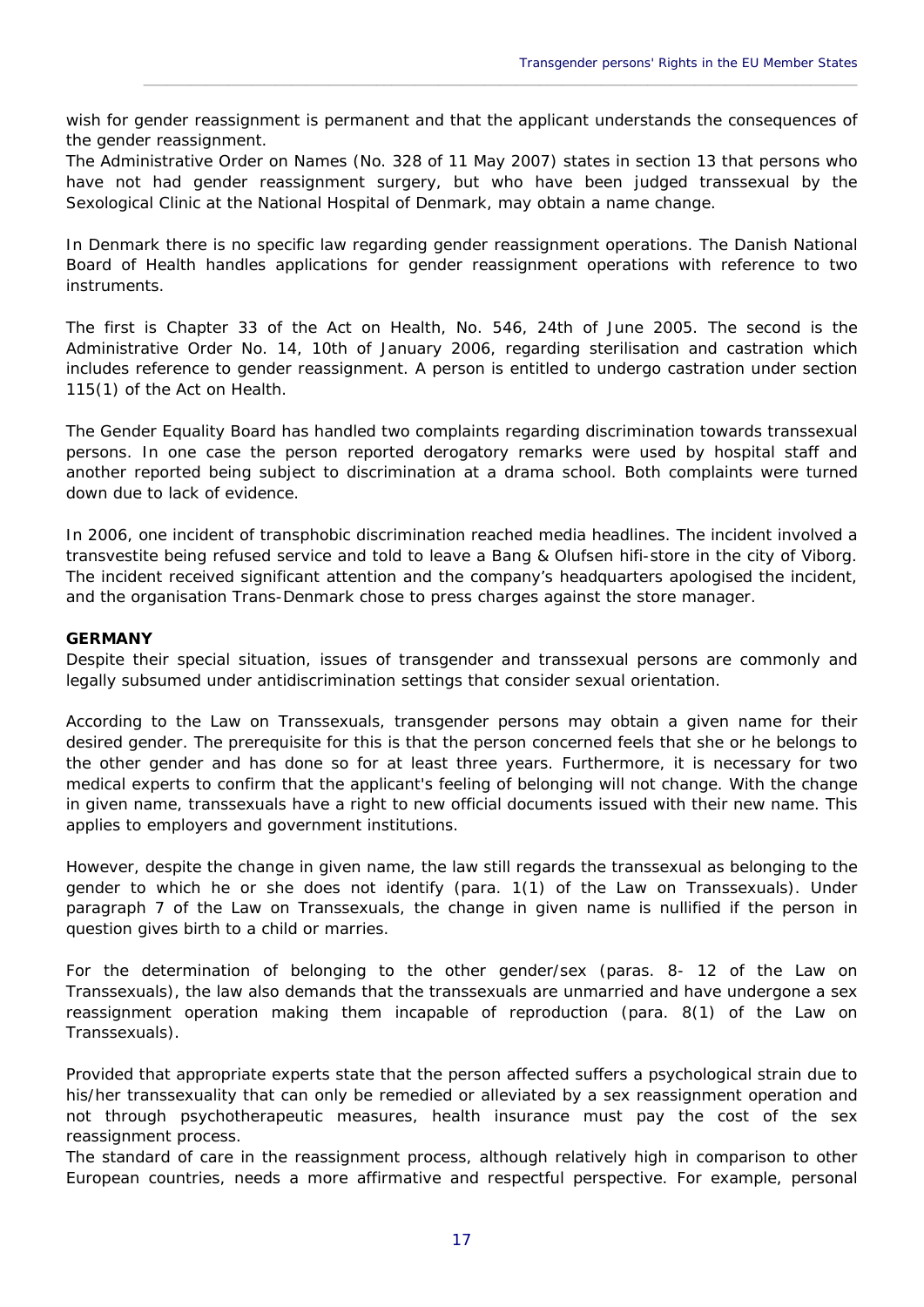competence must be respected and the diverse lifestyles of transsexual and transgender persons should be considered more comprehensively (Recla, 2008).

In its current version, the Law on Transsexuals does not only apply to Germans and persons entitled to asylum, but also to foreigners who have their legal domicile or usual residence in Germany, and whose home law contains no comparable regulation (para. 1(1)(3) of the Law on Transsexuals).

There is no data specifically on living conditions for transgender persons. However, the *Federal Anti-Discrimination Agency*, which regards transgender as a gender issue, has accounts of problems related to the labour market (including termination) during the time of sex reassignment process, and with regard to problems getting health insurance, since insurance companies regard transsexuality as an illness.

#### **ESTONIA**

There is no practice, reported cases or statistics on transgender issues.

However, according the Gender Equality Commissioner, an application was submitted at the end of 2007 claiming discrimination in the employment application process owing to the applicant's transsexuality and 'the way she looked'. The case was dismissed on the grounds that discrimination could not be proven and other job applicants had better qualifications.

There are a number of legal acts that include provisions regulating specific acts on transgender issues. [The regulation of 07.05.1999 no. 32 by the Ministry of Social Affairs *Soovahetuse arstlike toimingute ühtsed nõuded* [Common requirements to medical acts of sex change] provides the basis for medical and legal acts related to gender/sex change.

 According to the regulation of 07.05.1999 no. 32, the precondition for deciding a person's gender and allowing medical acts necessary for gender/sex change is a decision by the medical expert commission appointed by the Minister of Social Affairs. The applicant must submit an application to the Ministry of Social Affairs requesting a decision by the expert commission. He/she must present the following evidence:

- Certification of transsexual identity during at least two years prior to the application;
- A psychiatrist's decision that excludes the possibility that the wish to undergo gender/sex change is caused by psychiatric disorder;
- Compatibility of chromosomatic and gonad gender/sex certified by genetic research.

The medical expert commission's decision is the basis for a decree by the Ministry of Social Affairs, which authorises medical acts to change a person's gender/sex. At least two years must pass from the beginning of the medical treatment before the expert commission will issue a decision on the change of gender/sex. This will be a basis for subsequent legal changes necessary for a person to wholly acquire the new gender.

Name change is performed by the vital statistics office. This possibility is provided by § 15 of *Nimeseadus* [Names Act]:'If the gender of a person is changed, on the basis of a written application of the person, the parent(s) of the minor or of the guardian of the minor ward, a new given name shall be assigned to the person and a foreign-language surname of the person may be changed if the gender feature is reflected in the surname pursuant to the national tradition of the person'.

Section 49 of *Rahvastikuregistri seadus* [Population Register Act] regulates the formation and granting of the new personal identification code for persons who have undergone the gender/sex change, because the code is formed on the basis of a person's sex and date of birth. According to §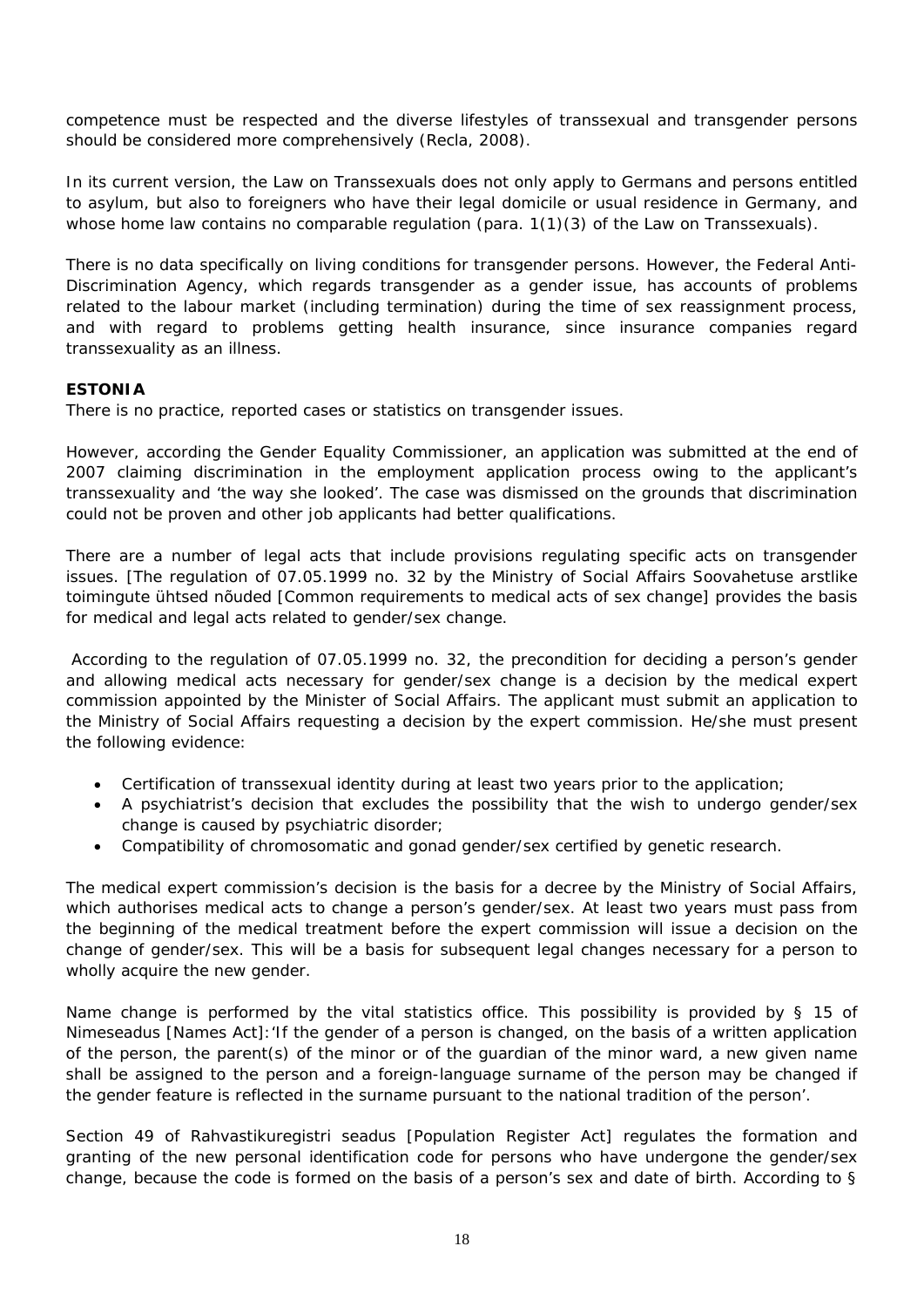52 of this Act, the new personal identification code will be formed and granted by an authorised processor 'upon amendment of the data on the sex of a person on the basis of an application of the person and a certificate of a medical institution holding a corresponding licence'.

\_\_\_\_\_\_\_\_\_\_\_\_\_\_\_\_\_\_\_\_\_\_\_\_\_\_\_\_\_\_\_\_\_\_\_\_\_\_\_\_\_\_\_\_\_\_\_\_\_\_\_\_\_\_\_\_\_\_\_\_\_\_\_\_\_\_\_\_\_\_\_\_\_\_\_\_\_\_\_\_\_\_\_\_\_\_\_\_\_\_\_\_

The formation and granting of the new personal identification code is also the basis for the issuance of a new birth certificate, which will be organised by the vital statistics office (§ 52 of the Population Register Act). The birth certificate is the basis for a new passport.

Additionally, the regulation of 18.01.2002 no. 28 '*Riikliku pensionikindlustuse registri' pidamise põhimäärus* [Statute for managing the 'state pension insurance register'] is important because it regulates the state pension insurance register. The data in this register is the basis for accounting for social tax paid by or on behalf of persons, their years of pensionable service and accumulation period and the procedure of determining and paying their state pension and benefits (§ 4 (2)). Paragraph 31 of this regulation provides for a change of data and personal identification code upon a change of gender/sex.

#### **IRELAND**

In Ireland, there is no provision for transgender persons to be officially recognised in the gender with which they identify. As a consequence, transsexuals do not have the right to marry in their reassigned gender, change their birth certificate or enjoy any right legally confined to the gender to which they belong.

There is little research in Ireland on transgender persons. One study was published in 2004 by the *Equality Authority* on access to health and the health needs of transsexuals. The findings showed that the experiences of transsexual persons were characterised by stigma and exclusion. Furthermore, policy and practice relating to meeting the health needs of transsexual persons was underdeveloped.

Health services did not specify any particular experience or expertise around meeting the needs of transgender persons.

Respondents also highlighted the negative impact of lack of health service on their lives. This included depression, suicidal tendencies and in some cases accessing hormones on the black market, which were expensive and potentially dangerous without medical supervision. On the other hand, where respondents did access services that they felt were appropriate to their needs, the impact was positive in all cases. Some people described accessing to service 'at last' as being literally life-saving.

According to O'Connell (2008), the level and intensity of stigma attached to issues of gender variance means that transsexuals are often hidden from and invisible to both the general population and to service providers. This not only makes it difficult to establish the extent of the transsexual population, it also makes it extremely difficult to access this population in order to develop an understanding of their circumstances, needs and experiences.

#### **GREECE**

There is no mention of transgender persons in Greek law, and it is not clear whether trans persons are covered by legislation prohibiting discrimination on the basis of sexual orientation or on the basis of sex.

Yet sex reassignment is practiced in Greece and has, at least once, been covered by the general healthcare and pension fund, IKA. After sex modification is successfully completed, the individual has the right to change his/her name, following a relatively straightforward procedure.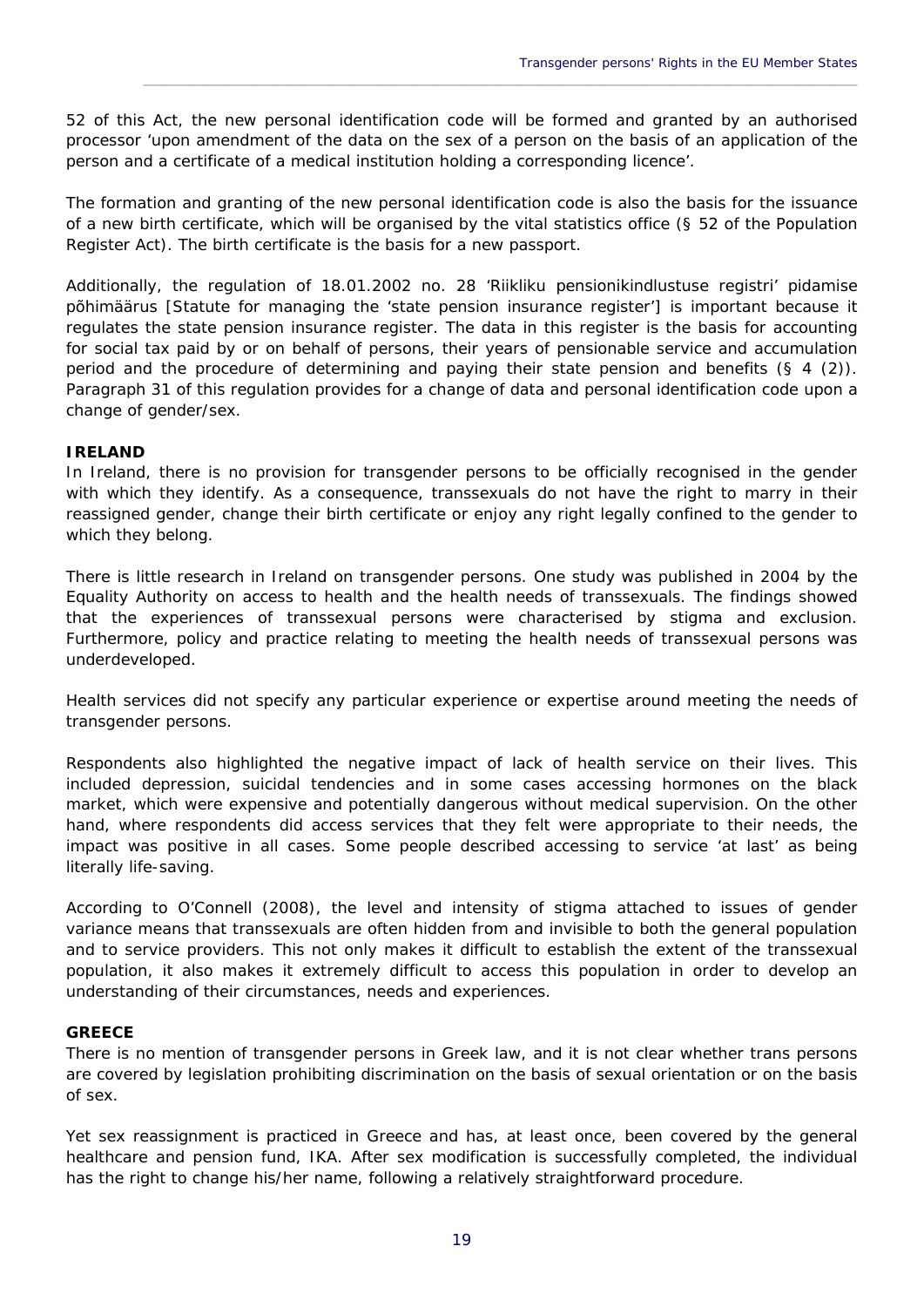There is no official research carried out or scientific data available on the situation for transgender persons. According to LGBT activists, transsexuals face serious everyday life problems, often due to society's reaction to their gender appearance. Transsexuals face problems finding employment and are subject to violence and harassment from the general public and the police. Some are thrown from their family homes and forced to live on the streets.

#### **SPAIN**

A new law from 2007 provides for the rectification of ones gender in the public registry as well as for change of name. In order to grant such a change of name and sex in the registry, an individual must submit a doctor's certificate stating that the previously registered gender shows a discrepancy with their gender identity, as well as proof of medical treatment for at least two years. This medical treatment does not have to include gender reassignment surgery. If anything hinders such medical treatment, the registry may be changed without the fulfilment of this requirement. There has been one case before the High Court in Catalonia concerning a discriminatory dismissal of a transgender woman. The court established that the employee had given sufficient facts to at least presume a discriminatory dismissal, and the employer was not able to prove otherwise.

#### **FRANCE**

There has been a lack of information about transgendered persons in the fields studied in the report. No statistics can be found.

Transsexuals have the right to change their civil status, first name and the sex stated on their birth certificate, but this right does not appear in law, only in jurisprudence.

LGBT NGOs describe the procedures in the healthcare system regarding sex reassignment as very long and complicated.

An analysis of case law shows that any discrimination based upon a person's transsexuality is equivalent to discrimination on the basis of sex. There are known cases of transgender discrimination on the labour market.

#### **ITALY**

As far as sex reassignment proceedings are concerned, a transsexual person must make two requests to a judge: First, he/she must be authorised to have the required surgery. This judicial authorisation allows the person to obtain this surgery in public hospitals free of charge. Secondly, he/she can ask for a judicial order which gives consent to change the details of sex and name in the records of the *Ufficio dello Stato civile* [Registrar of Civil Status].

It is very difficult to collect case law on this subject. It seems that:

- The lack of a judge's prior authorisation for surgery cannot preclude a subsequent recognition of the individual's right to sexual identity, if authorisation could have been given in such a case.
- Male to female reassignment is usually authorised only when the male has had complex surgery including orchidectomy, penectomy and vaginaplasty. If the person is not able (for example due to illness) or unwilling to undergo these complex procedures, he cannot obtain the judicial order and the consequent sex reassignment, even if he takes prescribed sex hormones. Only in two cases, it seems, has a judge ordered a sex reassignment after a simple orchidectomy, and only in one case did a judge order a sex reassignment without any operation, as the transsexual concerned was very ill and probably near to death.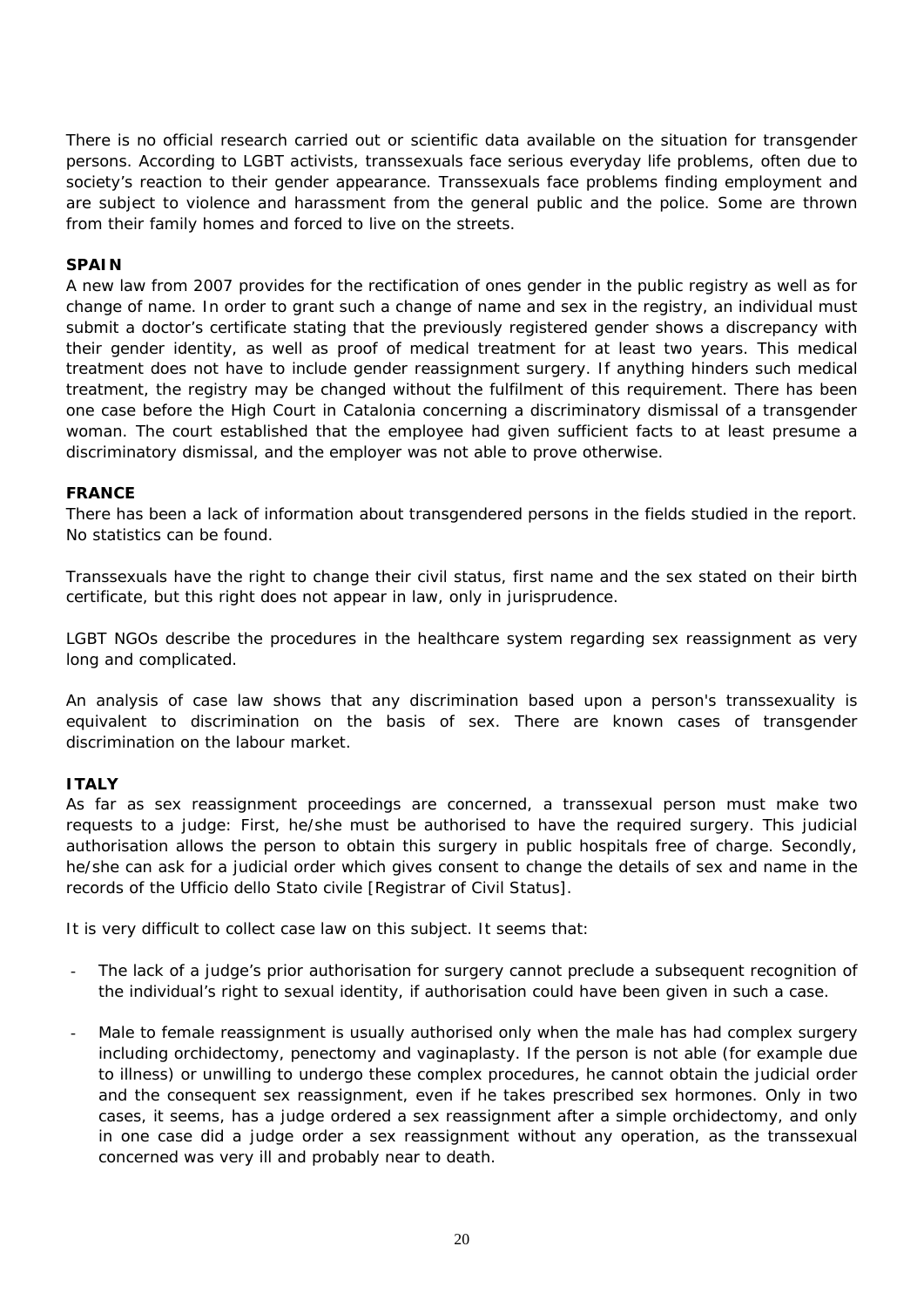Female to male change is usually authorised when the female has had surgery, including mastectomy and hysterectomy. By contrast, surgery for penile reconstruction is not requested because it is a very difficult operation, with a high failure rate.

\_\_\_\_\_\_\_\_\_\_\_\_\_\_\_\_\_\_\_\_\_\_\_\_\_\_\_\_\_\_\_\_\_\_\_\_\_\_\_\_\_\_\_\_\_\_\_\_\_\_\_\_\_\_\_\_\_\_\_\_\_\_\_\_\_\_\_\_\_\_\_\_\_\_\_\_\_\_\_\_\_\_\_\_\_\_\_\_\_\_\_\_

Those who marry after the transition have the possibility of proposing themselves as adoptive parents. According to transsexual and transgender organisations, however, prejudices in the assessment process undermine this possibility.

Qualitative sociological research on transsexual and transgender persons' living conditions has highlighted the many forms of social and economic distress which characterize the transition period before legal sex reassignment. This period can last several years or be a permanent status for those who do not want to undergo sex reassignment surgery.

Work is one of the main areas of distress. Research has shown the high risk of being a victim of harassment at the workplace or being fired, and the difficulty of transsexual persons in finding a job when their appearance does not fit with their documents.

According to *Arcigay* and *Arcilesbica,* the lack of access to the labour market relegates a relatively large number of transgender persons (particularly transgender women) to prostitution, and the ban on prostitution in Italy further marginalizes transgender sex workers.

#### **CYPRUS**

There is hardly any information specific to transgender persons living in Cyprus. In the one case that is known a transgender woman was granted refugee status because of problems faced due to her gender identity. Otherwise the issue is basically unknown to society.

Although transgender persons are not explicitly covered by any laws, it is assumed that the issue would be treated as discrimination on the ground of sexual orientation rather than gender.

The procedure for changing one's sex and name is quite simple andstraightforward, but it also provides that the new documentation following the change of name/gender shall not replace the previous one, meaning that both the old and new certificate shall thereafter bevalid concurrently.

#### **LATVIA**

The situation of transgender persons receives little attention in Latvia and there is little research on the issue. This is complicated by the fact that only 8 persons have registered gender change in recent years.

There is no provision in Latvian legislation which could indicate whether discrimination against transgender persons shall be dealt with as discrimination on the grounds of sexual orientation or as discrimination on the grounds of gender. However, following a recent judgment of the Administrative Court in a case on change of sex in the birth register, it can be deduced that such discrimination will be more likely understood as discrimination on the grounds of gender.

Gender reassignment surgery falls under the general regulation of medical treatment, and there are no more specific regulatory enactments governing it. Legislation regarding registration of sex change and change of name and documents due to sex change is incomplete and thus leads to legal uncertainty.

Sex change is not considered a necessary health-related medical treatment and is highly expensive. It is currently unclear whether the costs of sex change operations are tax-deductible.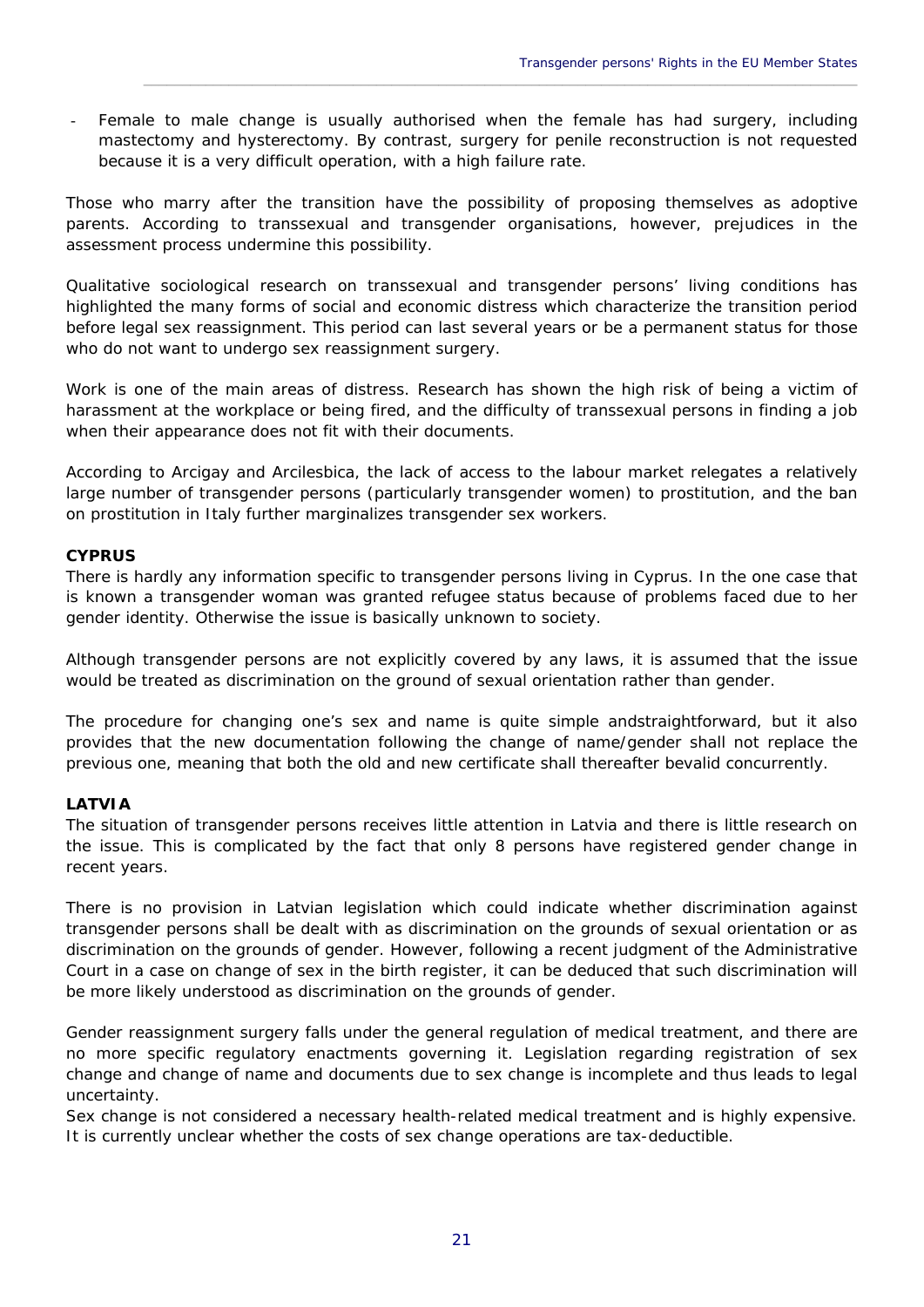Change of name is regulated by the Regulation of the Cabinet of Ministers.65 Section 120.4.4 of the Regulation states that 'form of name and surname corresponding to a person's gender shall be entered into record in case of change of gender on basis of an administrative act [about change of person's gender in the Birth Register]'. The Regulation does not state specifically whether the individual has a right to indicate the name he/she would like to have after change of gender or whether the Registry Office authority simply changes the gender of the name the person had before the change of gender, as in Latvian grammar endings of names differ depending on gender.

According to information provided by *Tieslietu ministrijas Dzimtsarakstu departmenta Dzimtsarakstu noda*l*as vad*i*t*a*ja vietniece* [Deputy Head of the Register Office's Unit of the Department of Civil Registers of the Ministry of Justice] A. Akmentina, in practice, the Registry Office simply changes the ending and thereby gender of the name. In many cases the name created in such way sounds unusual for the acquired gender. The person can later apply for change of name according to the Law on the Change of a Given Name, Surname and Ethnicity Record.68 Accordingly to Art. 1 of that law, there are nine reasons for the change of the given name or surname. However, none of these explicitly invokes change of gender.

In a recent litigation, a transgender person sued the Riga Registry Office for its refusal to register change of sex. The registrar made its decision based on the fact that the change of sex had been 'incomplete'. The case was reviewed in all three instances by the Administrative Court. The final judgment overruled the decision of the Registry Office.

#### **LITHUANIA**

The 2000 Civil Code of the Republic of Lithuania for the first time provided for an individual's right to change his/her sex. To realize this right fully a law on sex change was necessary. The project for *the law on sex change in the Republic of Lithuania* was prepared in 2003. However, it has not yet been considered by the Lithuanian Parliament and has not been passed. Due to this legal vacuum, persons cannot change their sex by medical means in Lithuania. National legislation permits the change of documents in case of gender reassignment (including the change of name and sex in the identity documents). However, when a person applies to the competent institutions willing to change his/her documents due to gender reassignment, the gender sensitive personal code remains legally unchangeable.

The discussion about transgender persons started only recently in Lithuania following transgender persons' complaints against the state for the infringements on their rights. In 2007, a transgender person initiated a case against Lithuania in the European Court of Human Rights. The Court acknowledged that the Lithuanian state violated the right to privacy because the Lithuanian Parliament still had not passed the law on sex change.

Transgender persons remain the least visible and discussed group among LGBT persons.

#### **LUXEMBOURG**

Transgender issues are not specifically mentioned under the law of Luxembourg. If they are interpreted to be included in the Employment Directive's broad definition of sexual orientation, or regarded as a gender issue, they would be effectively dealt with. If not, then only the criminal law provisions would apply, as transgender individuals would be considered as belonging to a particular 'social group'. Presently there are neither statistics nor is there any case law to provide further substantive guidance on this issue. There are no doctors in Luxembourg with specialised training or experienced which would qualify them to undertake gender reassignment surgery. Thus, a Luxembourg national seeking this operation must to seek to have it undertaken abroad. However, should the individual seek to have the state pay for such surgery this person is required to undergo psychiatric treatment. Once an affirmative response is received, the individual would then be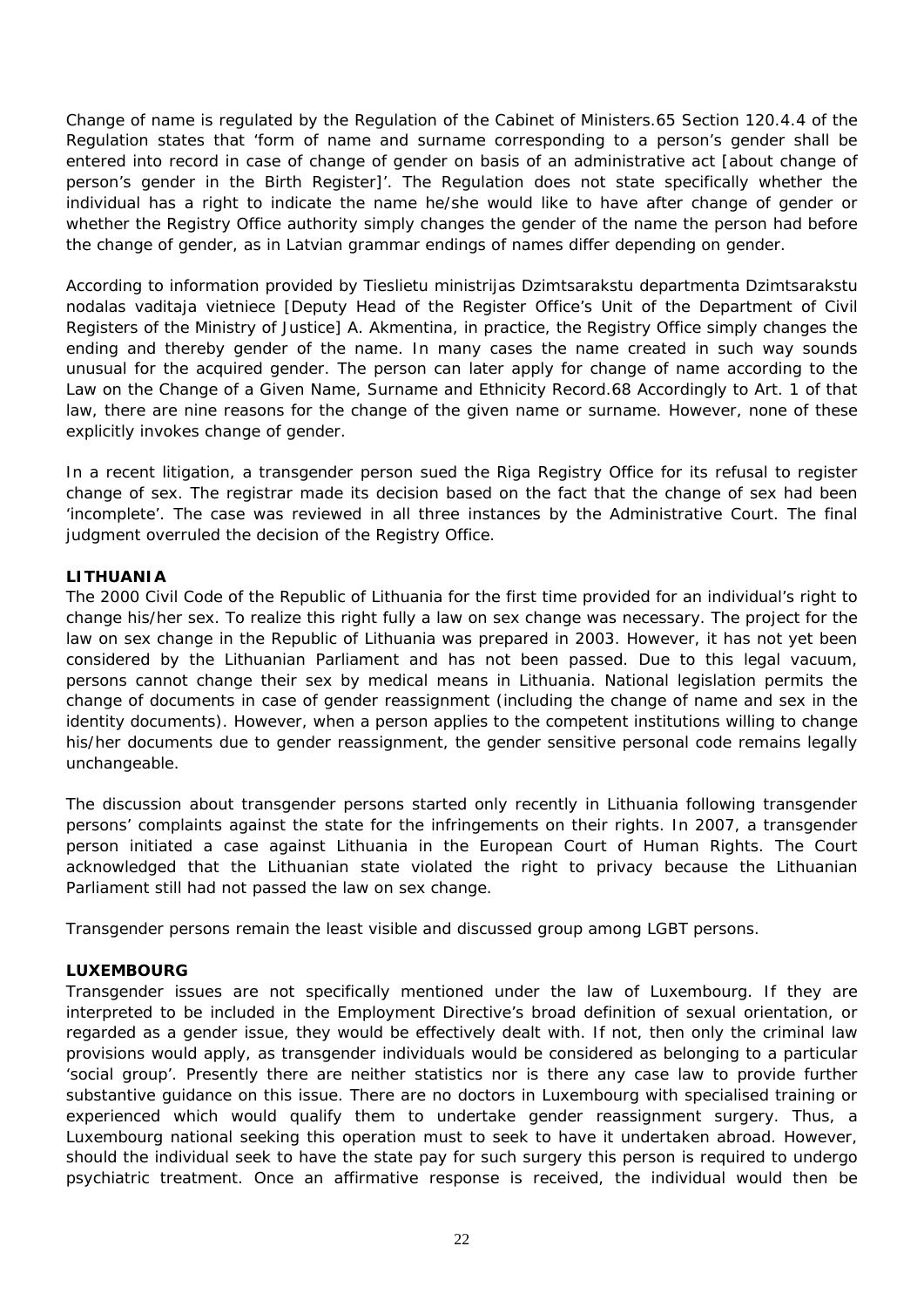allowed to conduct the surgery abroad, usually this takes place in Belgium or Germany, but also sometimes in France. Following the surgery, the individual would undergo psychological treatment with the foreign medical team as to assist them with their adjustment to the newly-assigned sex.

\_\_\_\_\_\_\_\_\_\_\_\_\_\_\_\_\_\_\_\_\_\_\_\_\_\_\_\_\_\_\_\_\_\_\_\_\_\_\_\_\_\_\_\_\_\_\_\_\_\_\_\_\_\_\_\_\_\_\_\_\_\_\_\_\_\_\_\_\_\_\_\_\_\_\_\_\_\_\_\_\_\_\_\_\_\_\_\_\_\_\_\_

In addition, individual would be required to change his/her identity under Luxembourg law. However, there are no legal provisions to accommodate this in the *Etat civil et population du Luxembourg* [the Luxembourg Civil Status and Population Administration]. The most urgently needed provisions are those allowing a change of sex and name on public records.

 Due to no standard procedure concerning change of name and documents, the procedure may take years, causing immense psychological and social pressure on the individual. The lack of accordance between physical appearance and one's official name can create serious difficulties and negative social consequences. For example, such individuals have trouble acquiring necessary documents and obtaining things like credit cards.

#### **HUNGARY**

The Equal Treatment Act also covers discrimination on the ground of sexual identity in all fields. As for the possibility to change one's birth certificate or civic and progressive practice.

Transgender persons must provide a certificate from a psychiatrist, confirming their gender identity. The Ministry of Health will then process an expert opinion, which will be sent to the birth registry. After this, the person involved can have his/her gender and name changed in the birth registry. Once the registry has been changed, it will appear as though the person always had this gender, and it will be almost impossible to track the change of the gender in the registry. As the provision of other documents is based on the birth registry, transgender persons can apply for a passport or driver's license without problems once their gender has been adjusted.

It may be recommended, though, to have consistent guidelines and legal regulation regarding the process of obtaining the necessary documents (forensic expert opinion, medical records) needed by the Ministry of Health before they can issue their expert opinion.

As for sex reassignment surgery, the patient must pay 90 per cent of the cost. This is problematic, as the aim of sex reassignment surgery is to alter one's sex so as to correspond to his/her true sexual identity.

Another problem is that the new Civil Code, entering into force in 2009, states that a marriage or registered partnership automatically terminates if one of the partners changes sex. This idea has been criticised, as it would circumscribe the parties' right to selfdetermination.

#### **MALTA**

Maltese law does not take into consideration transgender issues. In case law Maltese courts have consistently held that Maltese law does not formally provide a procedure for the change in legal status of transgender persons sex constitutes a violation of the right to respect for private life, as protected under Article 8(1) of the European Convention. In such judgments, the courts have ordered the Director of the Public Registry to effect changes on the birth certificate of the transgender person (see below).

In these cases, the courts have considered whether or not such changes should be clearly marked on the relevant certificate. The final decision has been that the changes should be marked on the formal certificate, but not on the publicly accessible informal certificate.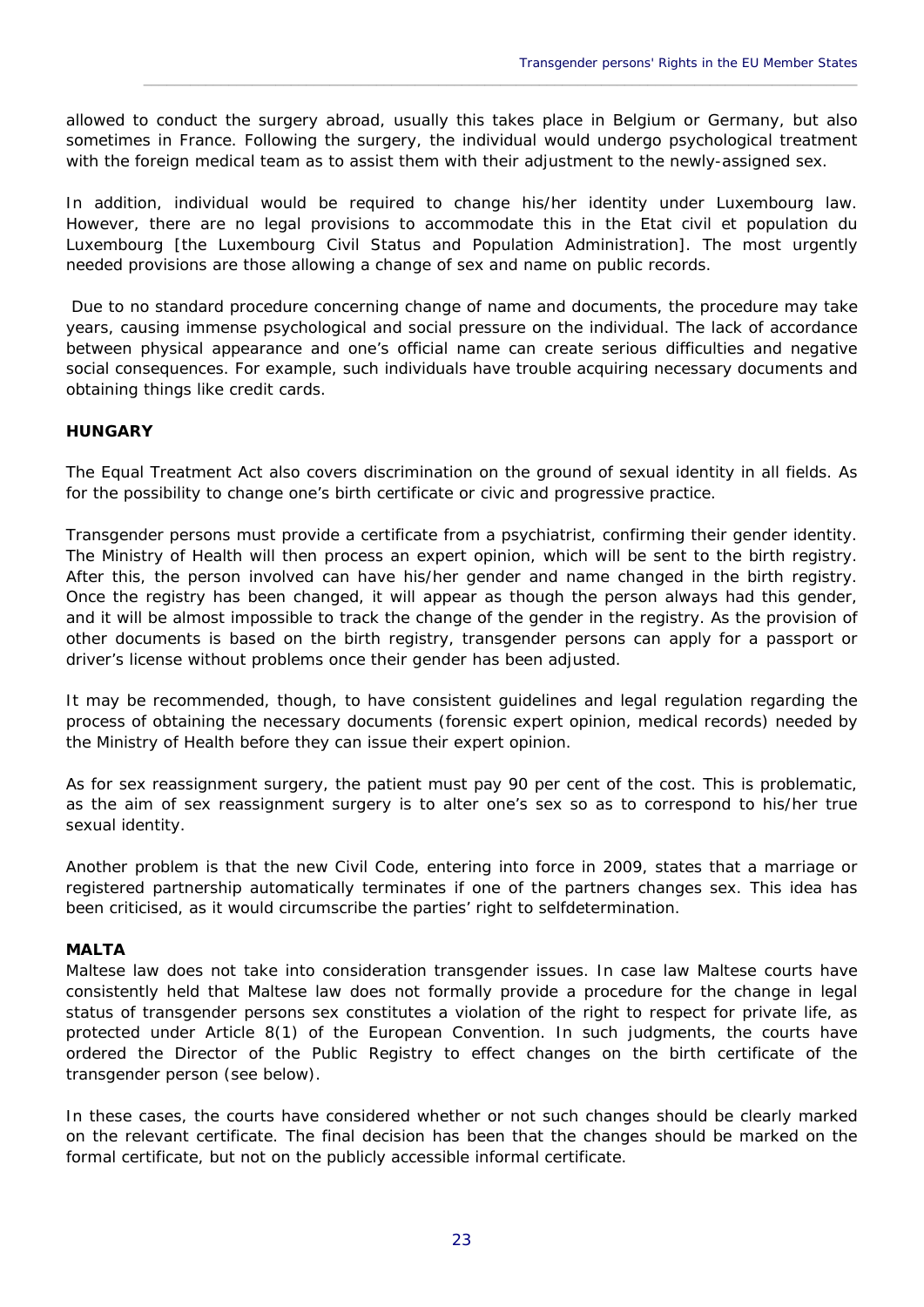The following transgender issues have been identified:

- Lack of access to hormone therapy and gender reassignment therapy.Therapy and operations are not covered by national health insurances;
- Lack of knowledge about transgender issues in the health system –especially with regard to the mental health sector;
- Absence of law specifically recognising gender identity;
- Gender segregated secondary schooling causes problems;
- High unemployment rates of transgender people;
- Risky lifestyles in terms of health and personal safety;
- A case of a transgender woman who succeeded in getting her documents changed to reflect her gender identity but was refused marriage by the registry office – a following court decision found in favour of the registry office.

#### **THE NETHERLANDS**

In Dutch law discrimination on the ground of 'transsexuality' and 'transvestism' are regarded as forms of sex discrimination. Public incitement to hatred on the basis of sex (thus including transsexuality) is outlawed by several articles of the Penal Code.

The Civil Code provides that courts may authorise a person to change his/her sex on his/her birth certificate, but only after the requesting person has undergone sex change surgery and/or treatment – as far as this is possible and sensible from a medical and psychological point of view. After the sex change, the person must be sterilised (i.e. incapable of bearing or conceiving children). This latter precondition has generated strong opposition from some NGO's that consider this to be a humiliating requirement.

Once an appeal for a change of sex has been granted, the civil courts have the competence to order the change of the applicant's first name(s). There has been a case where the request for a change of name was rejected by the court, as the physical sex change operation had not been fully completed, which according to court meant the person's sex therefore could not be officially adjusted.

The university hospital connected to the *Vrije Universiteit* in Amsterdam has a specialised gender team. About 150 persons approach this team every year, of whom two-thirds start treatment. About 0.5 per cent of the population considers themselves to be transgender, which counts for approximately thirty to a hundred thousand persons. Very little is known about the problems they are facing due to their gender identity.

#### **AUSTRIA**

According to a 2006 Constitutional Court decision, persons can rectify their name in the Register of Births and change their name after a change of sex. Nevertheless, there is currently no specific legislation on changing sex/gender or changing names after a change of sex/gender. In 2006, the *Transsexuellen-Erlass* [Transsexual Order] that prohibited married persons from changing their name after a change of sex/gender was annulled by the Constitutional Court.

In the course of 2008, Council Directive 2004/113/EC prohibiting gender discrimination in access to and supply of goods and services will be transposed into national law. The respective provisions will be incorporated into the Equal Treatment Act. According to the explanatory notes to the government bill, transgender persons will be protected from discrimination in the field of goods and services, as this is considered discrimination on grounds of gender.

If transgender persons feel discriminated against, their complaint is filed as discrimination on the ground of gender.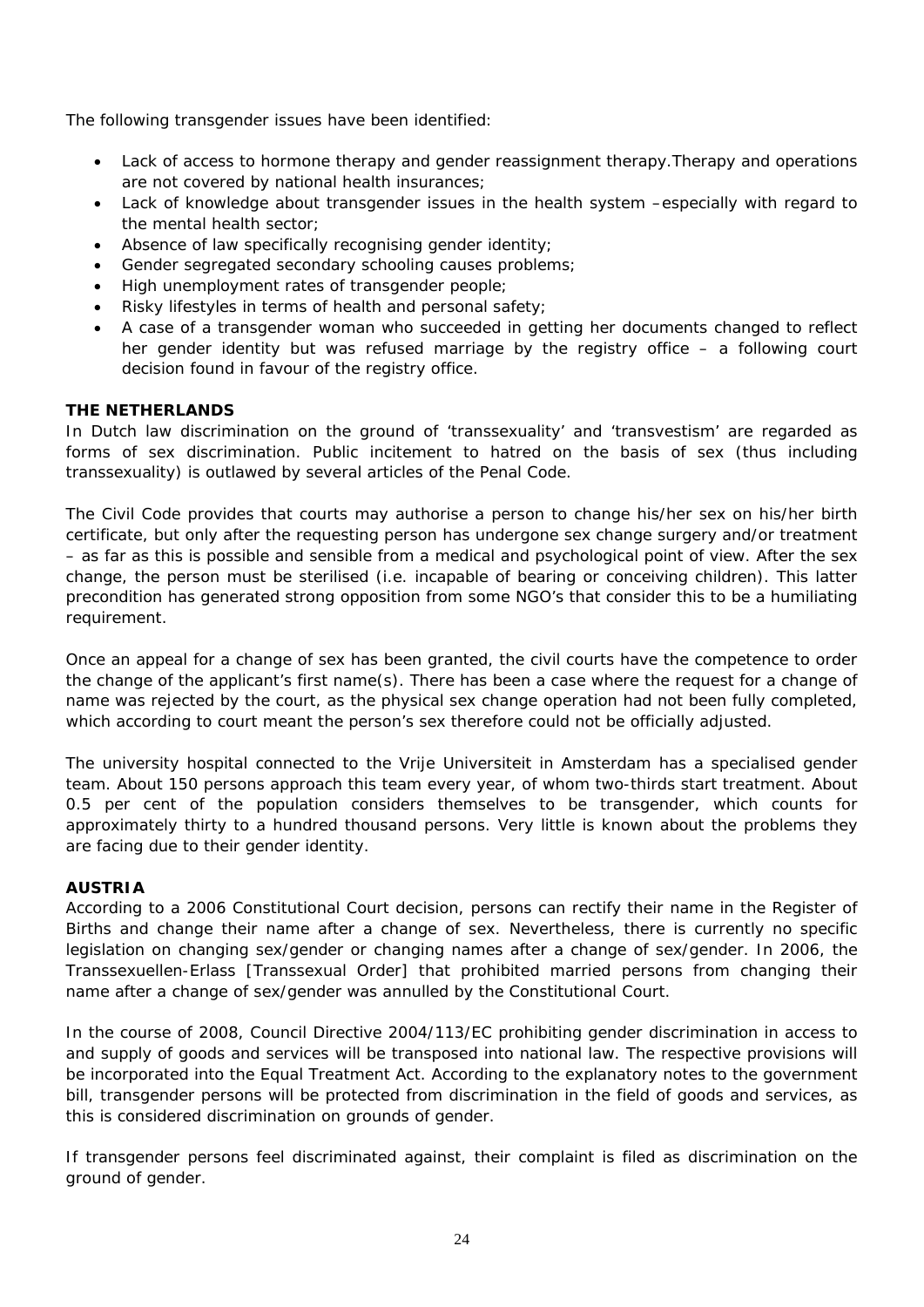Transgender issues have received increasing media attention in recent years thanks to more transgender persons being prepared to speak out in public. There has also been increasing awareness among politicians about the specific issues and demands of transsexuals in Austria.

\_\_\_\_\_\_\_\_\_\_\_\_\_\_\_\_\_\_\_\_\_\_\_\_\_\_\_\_\_\_\_\_\_\_\_\_\_\_\_\_\_\_\_\_\_\_\_\_\_\_\_\_\_\_\_\_\_\_\_\_\_\_\_\_\_\_\_\_\_\_\_\_\_\_\_\_\_\_\_\_\_\_\_\_\_\_\_\_\_\_\_\_

Though cooperation and mutual support occur, the transgender movement has traditionally been separated from the gay and lesbian movement.

Discrimination against transgender persons continues, especially in the labour market, but there is a lack of research on the matter.

Transgender persons who are married and have undergone reassignment surgery are no longer forced to divorce in order to be legally recognised in their new gender. Thus, cases of same-sex marriage have been produced by gender reassignment of one spouse in a marriage. Although legislation prohibits same-sex marriage, the authorities have not dissolved these marriages.

#### **POLAND**

Discrimination of transgender persons is treated as discrimination on the basis of sex. In a judgment of 1978, the Supreme Court accepted that it is not only external physical features and organs which define an individual's sex, but also a person's emotional association with the gender opposite to that assigned at birth. The Court found that no one could be forced to be a man (or woman) if s/he internally denies it.

However, this judgement was followed by several other judgments which created uncertainty regarding the procedures to be followed for officially changing one's sex. There is a great need for comprehensive legislation establishing the rights of transsexuals in the health service, as well as regulating the procedure for name changes and acts of civil status. Currently there are varying kinds of procedure in place, and sex reassignment surgery is not covered by public health insurance.

There is one publicly known transgender person in Poland who is increasing the otherwise very limited visibility of this section of society.

#### **PORTUGAL**

At present in Portugal, there is no law related to gender identity. As a consequence it is not possible to determine whether transgender issues are to be dealt with as gender discrimination or as sexual orientation discrimination.

Existing regulations were approved by the *Doctors' Public Association* or are court decisions.

According to a resolution approved by the executive branch of the Doctors' Public Association on 19.05.1995, operations to change an individual's sex are prohibited except where adequate diagnosis confirms a case of transsexualism or gender dysphoria.

The regulation also stipulates that operations will only be performed after a medical diagnosis has been made by two psychiatrists and a mandatory opinion has been issued by one 'ad hoc commission' whose members are appointed by the Doctors' Public Association.

The candidate for surgery must be over 18, of sound mind and not married.

The birth certificate contains gender information. In the absence of any law regulating name changes, transsexuals wishing to change their names are compelled to initiate a legal proceeding before the state. Courts have expressed the view that a gap exists in this area.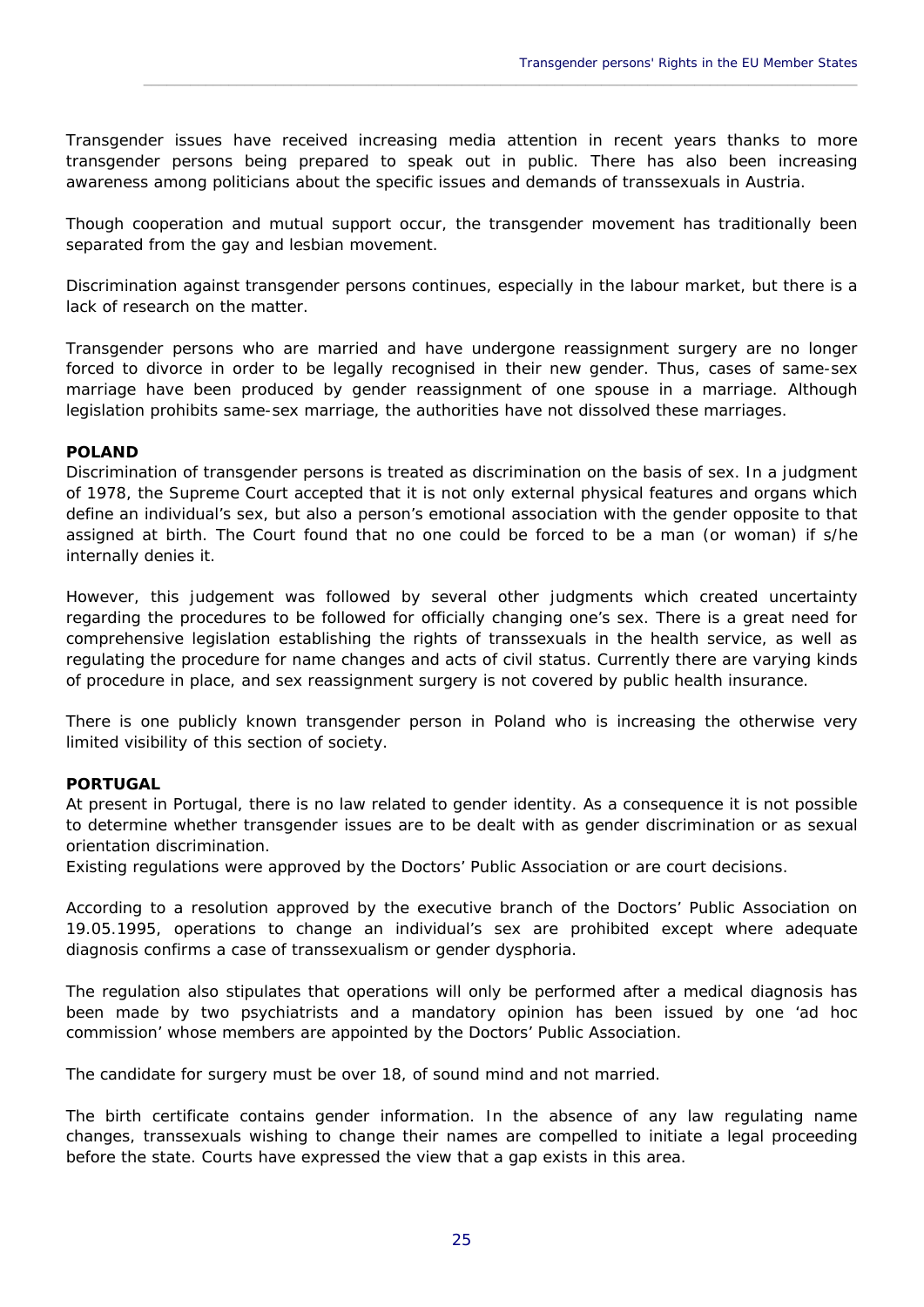Therefore, they accept name changes provided the candidate satisfies the following prerequisites:

- $\bullet$  over 18;
- not in a position to procreate;
- has undergone the operation;
- the changes are irreversible;
- has been living for a year with the new identity;
- has no children.

Transgender persons who have not undergone genital surgery or have children can only change their names to those used for both genders, such as Jó or Zara.

#### **ROMANIA**

Romanian legislation does not mention the term 'transgender' or equivalent terms. Transgender persons are theoretically protected by provisions in anti-discrimination legislation, but there are no clear guidelines for changing registration status or undergoings sex reassignment surgery. Changing civil status requires a court decision based, in practice, on a certificate issued by the *Institutul Na*t*ional de Medicin*a *Legal*a [National Institute for Legal Medicine] following an intrusive and arbitrary procedure that was developed *ad hoc* to fill a legal vacuum.

Transgender persons face structural barriers in accessing appropriate health services due to limited access to insurance policies, the costs of therapies and the widespread prejudice and discrimination in the medical system. Overall, the medical community has limited experience and knowledge in this area. Transgender persons are often treated as psychiatric patients, and there are few endocrinologists who are willing to provide hormonal treatment to transgender persons.

#### **SLOVENIA**

The discrimination of transgender persons is encompassed in a constitutional prohibition of discrimination on the basis of 'any other personal circumstance'. However, there are no laws explicitly addressing the status and position of transgender persons. Neither is the change of name following a possible gender reassignment specifically regulated.

It is up to individual doctors to decide whether to refer transsexual clients to specialists who then decide on the appropriate sex reassignment process. The treatment is free of charge.

No research has been conducted on transgender issues in Slovenia.

Transgender persons are largely invisible in Slovenia, except from one transsexual and one transvestite celebrity. The latter was a member of a transvestite trio *Sestre* [Sisters] who won the selection for the national representative at the Eurovision Song Contest in 2002. Their victory triggered homophobic and xenophobic responses in public and in the Slovenian Parliament

#### **SLOVAKIA**

Legislation regarding transgender individuals stipulates that discrimination due to their sexual or gender identification is considered discrimination on gender grounds.

There are legislative provisions relating to administrative issues such as change of name and identification number. Legislation concerning medical aspects such as hormonal treatment or sex reassignment, however, is almost nonexistent. Transgender individuals often travel to the Czech Republic for such procedures.

#### **FINLAND**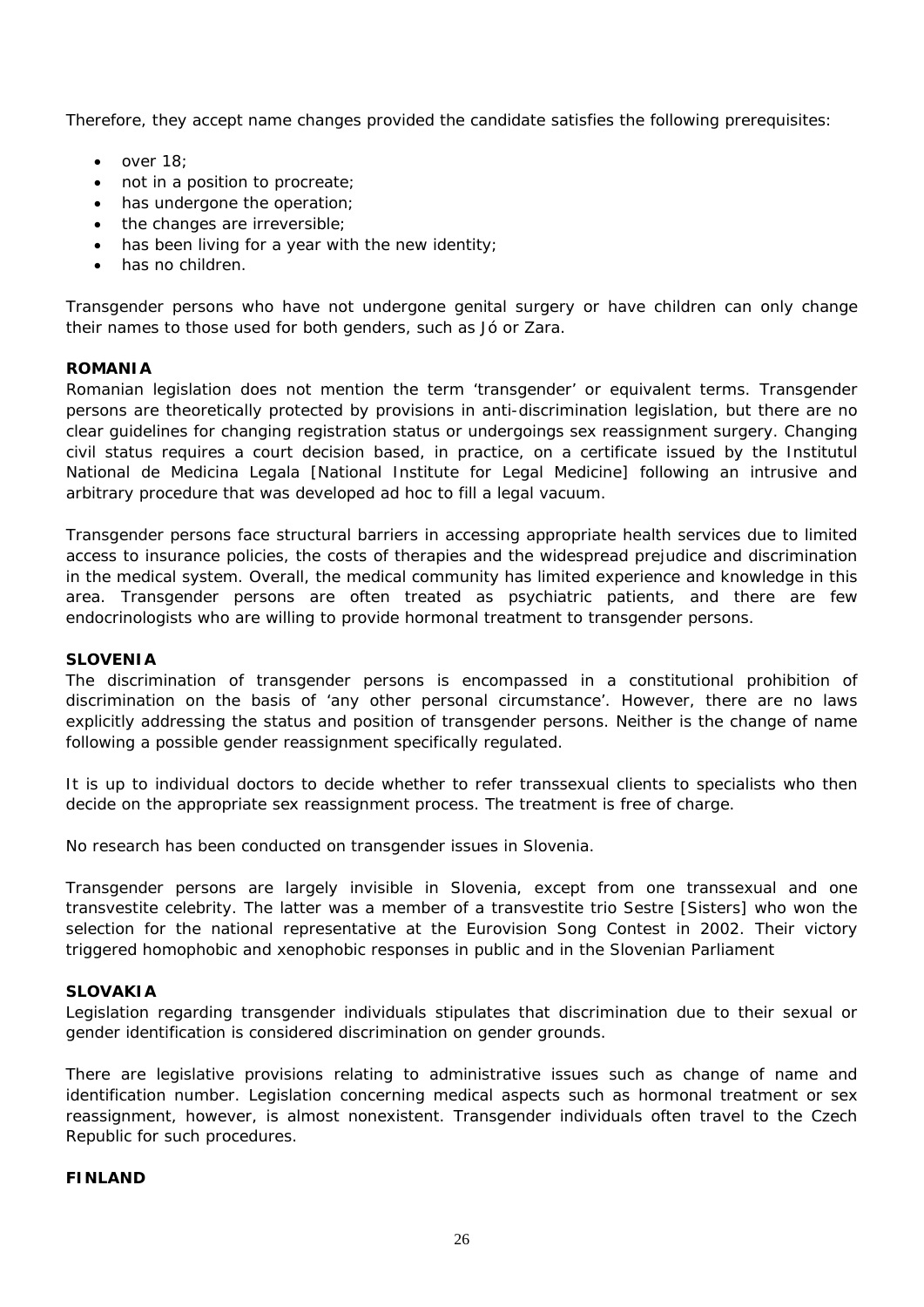The issue of discrimination against transgender persons is not specifically addressed in Finnish law. The prevailing legal opinion, as well as the practice of the Ombudsman for Equality, supports the interpretation that the law regarding equality and non-discrimination between women and men applies to discrimination against transgender persons.

\_\_\_\_\_\_\_\_\_\_\_\_\_\_\_\_\_\_\_\_\_\_\_\_\_\_\_\_\_\_\_\_\_\_\_\_\_\_\_\_\_\_\_\_\_\_\_\_\_\_\_\_\_\_\_\_\_\_\_\_\_\_\_\_\_\_\_\_\_\_\_\_\_\_\_\_\_\_\_\_\_\_\_\_\_\_\_\_\_\_\_\_

There is a specific piece of legislation that governs the official recognition of the sex of a transsexual person. The new *de facto* sex of a person shall be legally recognised *ex officio* (i.e. there is no room for discretion), provided that certain conditions laid down in law are met. A person whose new *de jure* sex has been recognised by the competent authorities is to be treated as a person of that sex for all purposes under the law, including change of name.

Statistics about the number of individuals who have changed their *de jure* sex is not readily available, nor are statistics about the number of persons who have changed their name for these reasons. However, the Population Register Center intends to prepare these statistics in 2008.

No case law interpreting the laws in question could be found from the case law database FINLEX or the pertinent legal literature.

At the time of writing The Equality Ombudsman is handling 5-6 cases regarding transgender persons. An example of a pending case is a transsexual's need for a separate changing room when attending a public swimming pool.

#### **SWEDEN**

Today's law dates back to 1972 and contains demands that persons requiring sex reassignment must be sterilised, unmarried and a Swedish citizen. This has been criticized by *RFSL* and *KIM*, an organisation working on gender identity diversity issues. In 2007, an official investigation suggested changing this law.

Swedish law presents a further problem for transgender persons, as it strictly divides names into male or female categories. A transgender person wishing to have a name that corresponds with their gender identity must choose from a list of gender-neutral names. This law has been criticized by *RFSL* and other organisations.

A Swedish law prohibiting transgender discrimination has been adopted by the Swedish Parliament and will enter into force on January 1, 2009. It is the first time that the vulnerability of transgender persons has gained attention in major legislation. A proposal in the final report of the Committee of Inquiry (SOU 2006:22)46 introducing an obligation to promote equality regardless of sexual identity or sexual orientation was not included in the government's proposal, and thus not adopted by parliament.47 The new legislation defines gender more widely and includes gender identity and expression as a new ground for discrimination.

#### **UNITED KINGDOM**

The *Gender Recognition Act 2004* (GRA), which came into force in April 2005 and applies throughout the UK, enables transgender individuals who satisfy certain criteria to apply to a Gender Recognition Panel for *a Gender Recognition Certificate*. From the date of the grant of a full Certificate an individual is afforded legal recognition of his or her acquired gender, and can obtain a new birth certificate which does not disclose the fact that he or she changed gender.

In the UK, discrimination in employment or training on grounds of gender reassignment is regarded as sex discrimination. In addition, in Great Britain (England, Wales and Scotland), public authorities have a gender equality duty which places an obligation on them to promote gender equality and eliminate sex discrimination. Furthermore, there is no requirement to carry an identity card or other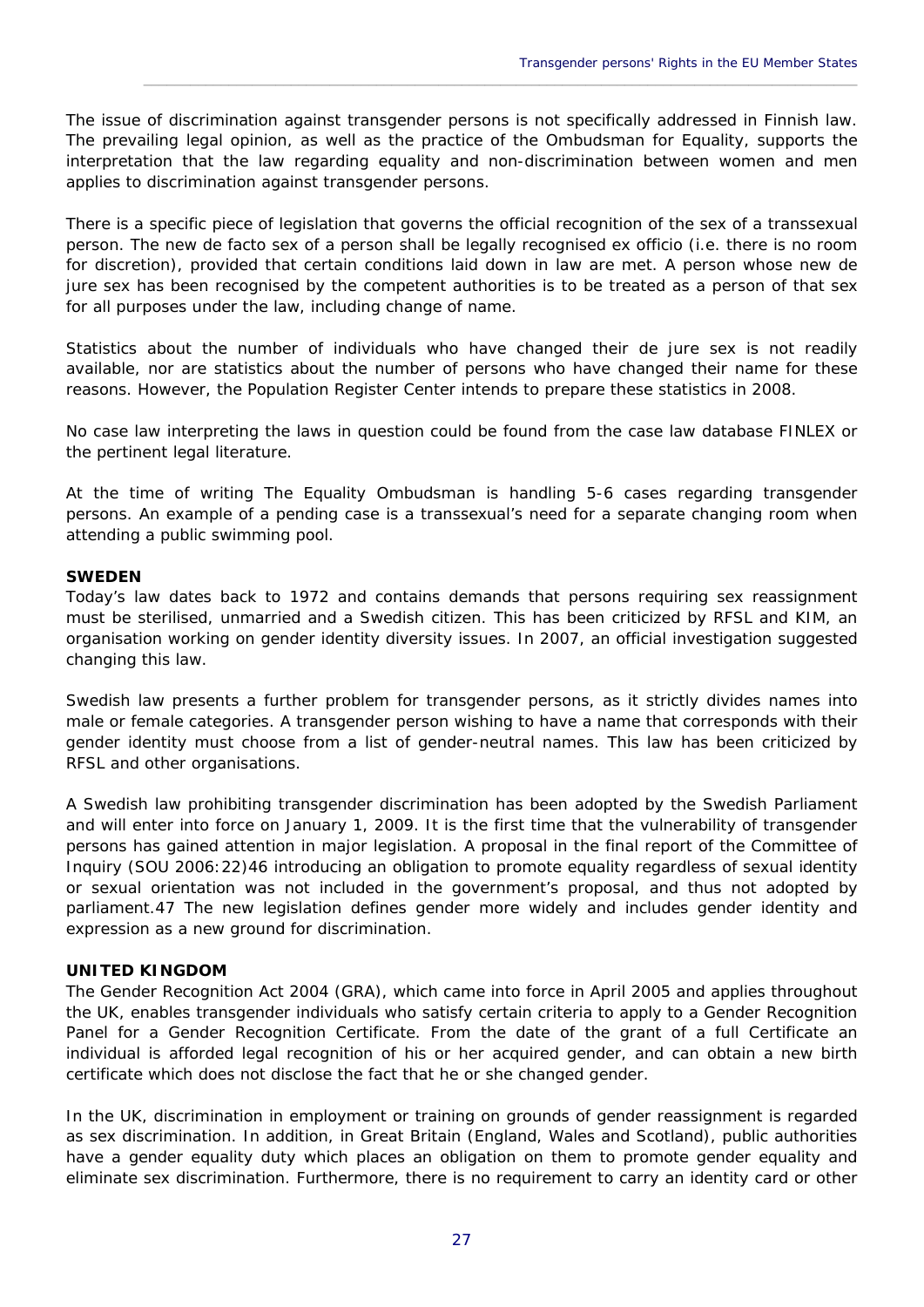form of identification displaying one's name. Individuals are also free to use a name of their own choosing. No medical treatment of any kind is needed in order to change one's name or to change it on statutory documents such as a driving licence or a passport.

A research project commissioned by the *Equalities Review* (2007) used a mixed quantitative/qualitative approach to collecting and analysing information on transgender and transsexual persons' experiences of inequality and discrimination in the UK. Findings from the research show that the sectors in which discrimination impacted trans persons' lives the most were employment and workplace, healthcare access and leisure and education. Forty-two per cent of persons not living permanently in their preferred gender role were prevented from doing so because they feared it might threaten their employment status. More than 10 per cent of trans persons experiences being verbally abused at work and 6 per cent were physically assaulted at work.